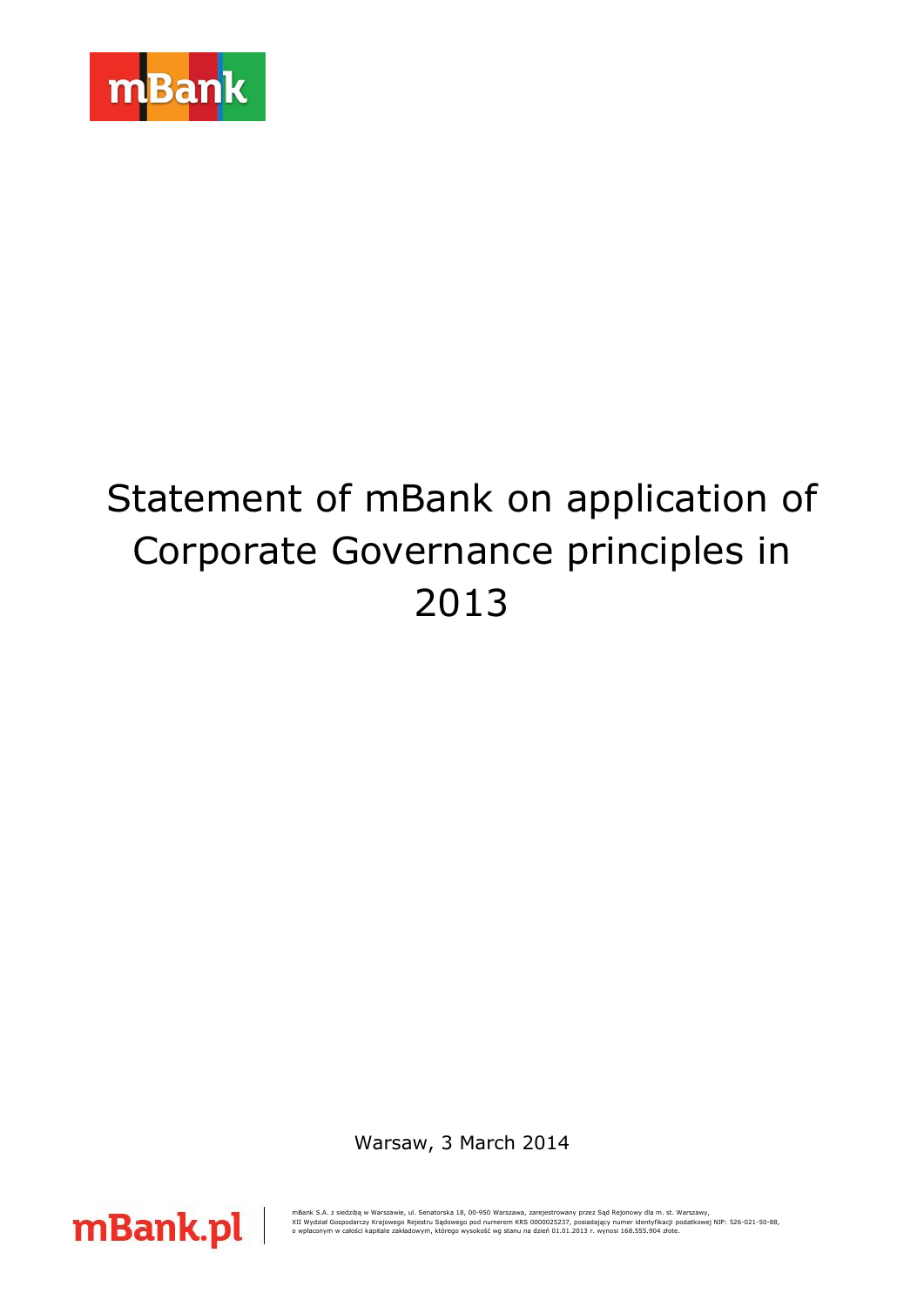# TABLE OF CONTENT

| III. INTERNAL CONTROL AND RISK MANAGEMENT SYSTEMS WITH REGARD TO THE PROCESS OF PREPARING    |
|----------------------------------------------------------------------------------------------|
|                                                                                              |
|                                                                                              |
|                                                                                              |
|                                                                                              |
|                                                                                              |
| VIII. GENERAL MEETING PROCEDURES AND AUTHORITY, SHAREHOLDER RIGHTS AND EXERCISE PROCEDURES 8 |
|                                                                                              |
|                                                                                              |
|                                                                                              |
|                                                                                              |
| IX. COMPOSITION OF AND CHANGES IN THE MANAGEMENT BOARD AND THE SUPERVISORY BOARD OF THE BANK |
|                                                                                              |
|                                                                                              |
| IX.2. Authority and principles of operation of the Management Board13                        |
|                                                                                              |
|                                                                                              |
| IX.5. Operation of the Supervisory Board and its Commissions in 2013 22                      |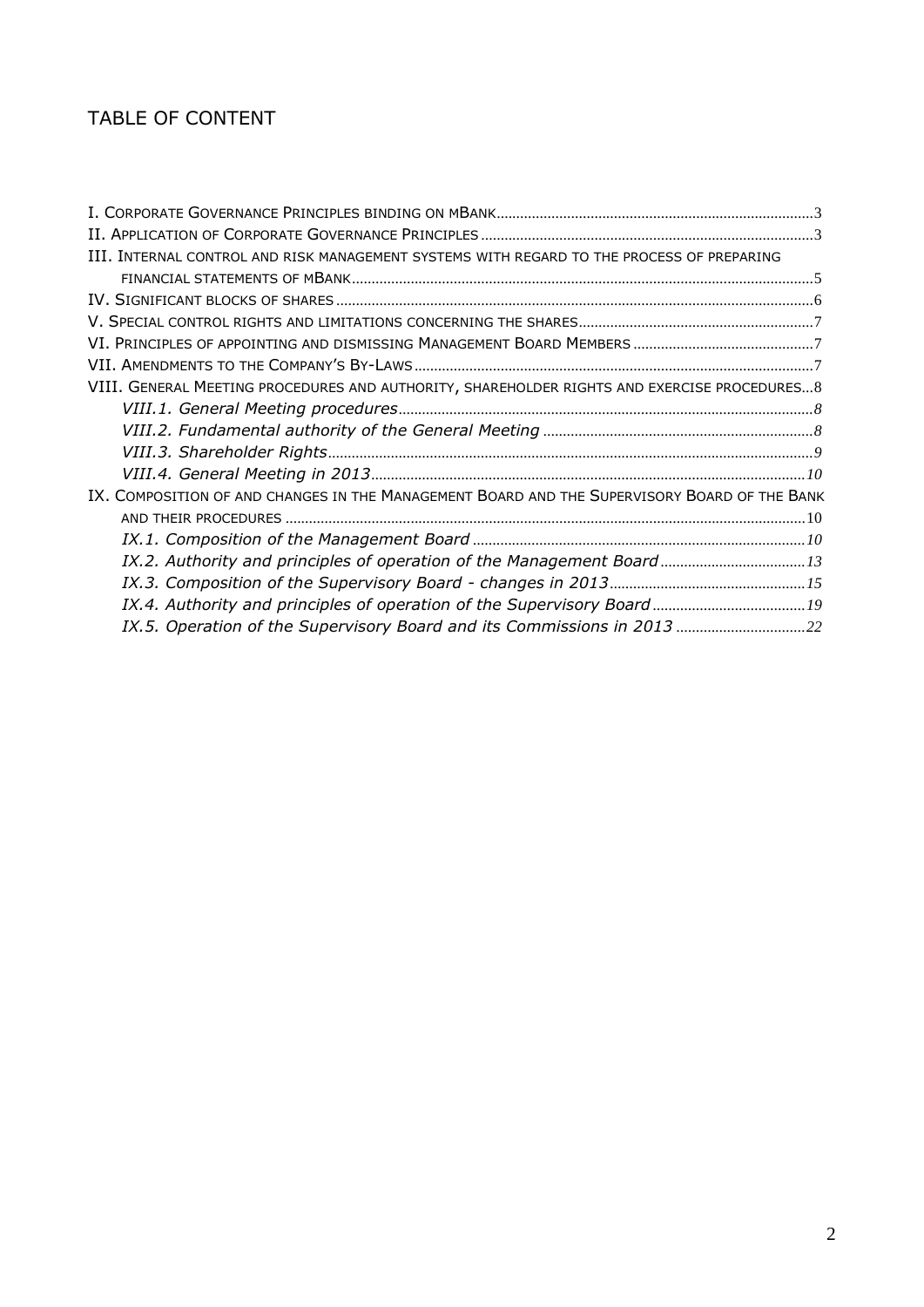# <span id="page-2-0"></span>**I. Corporate Governance Principles binding on mBank**

The set of corporate governance principles binding on mBank is contained in the document "Code of Best Practice for WSE Listed Companies". Since 1 January 2013, the version of "Code of Best Practice for WSE Listed Companies" including amendments introduced by resolution of the WSE Board No. 19/1307/2012 November of 21, 2012, has been in force.

The text of the "Code of Best Practice for WSE Listed Companies" is available on the website of the Warsaw Stock Exchange [\(http://www.corp-gov.gpw.pl/\)](http://www.corp-gov.gpw.pl/), and a link to this site is also available on mBank's website [\(http://www.mbank.pl\)](http://www.brebank.pl/).

In its internal statutory documents, the Bank has integrated the regulations concerning the corporate governance principles, in particular those relating to the rules of operation of the General Meeting and the Supervisory Board (and its standing committees) as well as the rights of the shareholders and the Supervisory Board.

Irrespective of the "Code of Best Practice for WSE Listed Companies", mBank undertook to abide by best industry practices developed by the Polish Bank Association.

In 2013, the Polish Bank Association amended the existing Good Banking Practice Principles by adopting the Code of Banking Ethics at the 25<sup>th</sup> General Meeting of the Polish Bank Association held on 18 April 2013. The Code of Banking Ethics is a set of principles referring to banks, their employees, and persons acting as intermediaries in banking activities. The document includes two parts: Code of Best Banking Practice and Code of Employee Ethics. The former describes the rules governing relations with clients and employees, rules for handling claims/complaints filed by clients, rules governing relations between banks and other financial institutions, and rules for cooperation between banks and local communities. The latter describes basic rules of conduct for bank employees governing relations with external and internal partners.

One of the orders of the President of the Management Board of mBank obliges Bank employees to read the Code of Banking Ethics and to abide by the rules specified therein.

The Code of Banking Ethics is available on the website of the Polish Bank Association [\(http://zbp.pl/dla](http://zbp.pl/dla-bankow/zespoly-rady-i-komitety/dzialania-w-obszarze-legislacyjno-prawnym/komisja-etyki-bankowej)[bankow/zespoly-rady-i-komitety/dzialania-w-obszarze-legislacyjno-prawnym/komisja-etyki-bankowej\)](http://zbp.pl/dla-bankow/zespoly-rady-i-komitety/dzialania-w-obszarze-legislacyjno-prawnym/komisja-etyki-bankowej).

# <span id="page-2-1"></span>**II. Application of Corporate Governance Principles**

In 2013, mBank was applying the corporate governance principles, with the exception of rule no. 10 point 2 chapter IV of the document "Code of Best Practice for WSE Listed Companies". A message about exclusion of this rule was sent to the WSE via the EBI (Elektroniczna Baza Informacji - Electronic Database) system on March 7, 2013.

The above rule stipulates the obligation to ensure that shareholders have the possibility to participate in the general meeting with the use of means of electronic communication.

For many years mBank has broadcasted General Meetings in real time, however, without the possibility to engage in two-way on-line communication by allowing shareholders to speak during the General Meeting from a different location. The Bank's By-laws and the Standing Rules of the General Meeting do not provide for the possibility to actively participate in general meetings with the use of means of electronic communication.

Furthermore, in the opinion of the Management Board of the Bank, in the absence of developed market practice, the organisation of general meetings with the use of means of electronic communication bears legal and technical risks. Binding provisions of law do not define the status of a shareholder participating in the general meeting with the use of means of electronic communication who does not take a part in voting, which generates unnecessary legal risks.

In the opinion of the Management Board of mBank, the rules for participating in general meetings, currently applicable at the Company, allow effective execution of rights arising from shares and protect the interests of all shareholders, even the minority shareholders.

The Company does not exclude the possibility to apply the above rule in the future on the basis of developed market standards.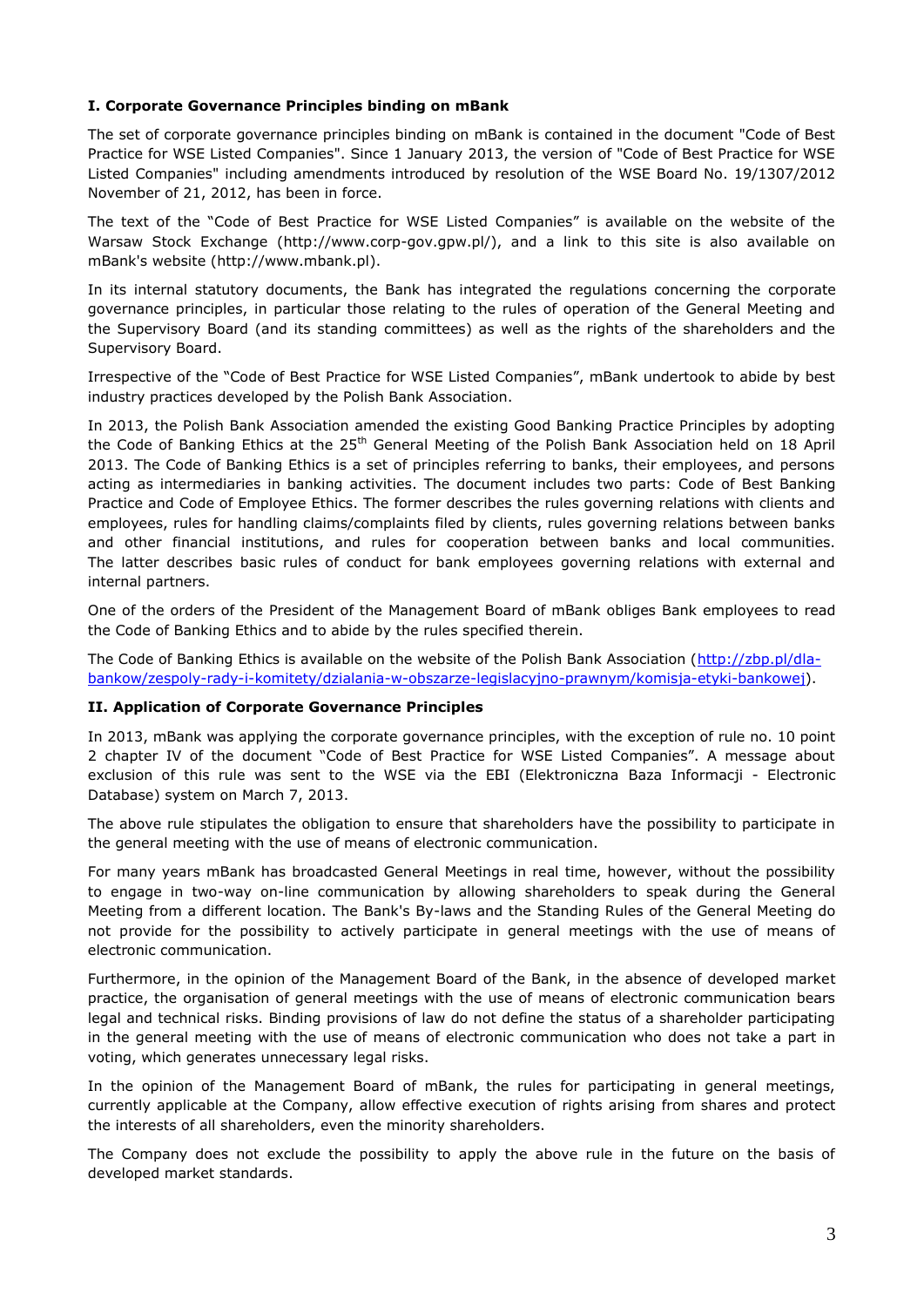The following points of the Recommendations require an additional commentary:

 $\blacksquare$  Point 5 of the Recommendations regarding the remuneration policy.

In accordance with the recommendation, mBank has a remuneration policy which determines the form, structure and level of remuneration, including the remuneration of members of the supervisory and management bodies of the Company. The remuneration system ensures a linkage between the remuneration of senior managers and the financial results of the Company. The remuneration system integrates a range of principles derived from the Commission Recommendation of 14 December 2004, fostering an appropriate regime for the remuneration of directors of listed companies (2004/913/EC) supplemented by the Commission Recommendation of April 30, 2009 (2009/385/EC). These principles include among others: determination of fixed and variable components of remuneration of the Management Board by the Remuneration Committee, a linkage of the variable components of remuneration with pre-defined performance criteria, detailed regulations concerning the option scheme, and specification of the total remuneration and its components of individual members of the Management Board and the Supervisory Board in the notes to the annual financial statements.

However, the Commission Recommendations were not used as a model for the remuneration system of the Bank and not all the provisions of the Recommendations were applied. In particular, the remuneration policy is not a separate item on the agenda of every Ordinary General Meeting and is not submitted for a vote.

 Point 9 of the Recommendations which calls for ensuring a balanced proportion of women and men in management and supervisory functions in companies.

The Bank ensures equal access of men and women to management positions, which is not based on a predetermined parity.

The persons sitting on the Bank's Management Board and Supervisory Board should display the highest competence, be adequately educated and experienced. Other factors, such as gender, are not a determinant in this respect. The Bank is of the opinion that it would be unjustified to introduce regulations based on pre-established parities, and leaves the decision on selecting members of the Management Board and Supervisory Board in the hands of duly authorised bodies of the Company.

Since the Ordinary General Meeting held in 2002, the 12-member Supervisory Board of mBank has had one female member - Teresa Mokrysz. At the same time, Ms Mokrysz is a member of the Audit Committee of the Supervisory Board. The 7-member Management Board of mBank has also one female member - Lidia Jabłonowska-Luba, Chief Risk Officer.

mBank attaches a lot of weight to open, transparent and effective information policy. On a regular basis, the representatives of the Management Board and the Investor Relations Team actively participate in meetings with investors, both in Poland and abroad. The website operated by the Company has become an important communication platform. In the investor relations section the Bank publishes information on the shareholders of mBank, Annual Meetings, ratings, the Euro Medium Term Note Programme, quotations of the Bank's shares on the WSE, analysts' recommendations, consensus of mBank Group's forecasted performance, and the target share price. All those interested may review annual statements, periodic and current reports, presentations on the strategy and performance of mBank Group, monthly newsletter for investors and analysts as well as Investor Calendar.

mBank has been also publishing an on-line version of its annual report, which provides convenient and highly interactive access to financial data of mBank Group. In 2012, the Bank launched mBank Analyzer, an innovative and interactive tool which allows users to analyse financial and business data of mBank Group from different angles. Additionally, the information is accompanied by webcasts of meetings with analysts at which the financial results of mBank Group are presented (more information in chapter "Investor Relations (IR) function at mBank").

The website has a section dedicated to corporate governance and best practice, which includes among others the By-laws and rules of the Bank's bodies, statements on the application of corporate governance principles, principles of remunerating the Management Board and the Supervisory Board, information on incentive programmes, rules for changing the entity entitled to audit financial statements, and information on the participation of men and women in statutory bodies of mBank.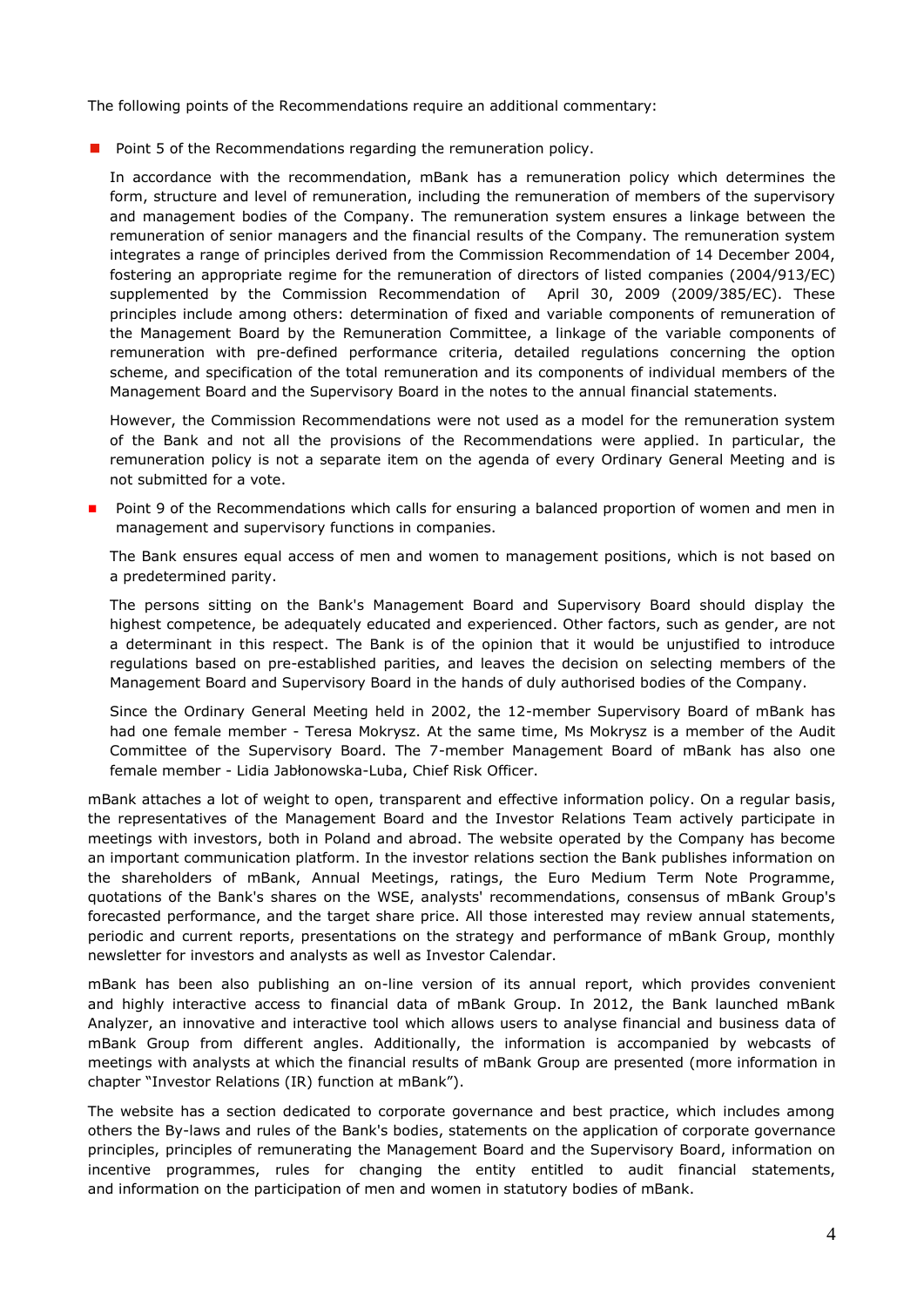# <span id="page-4-0"></span>**III. Internal control and risk management systems with regard to the process of preparing financial statements of mBank**

mBank is equipped with the internal control system which supports Bank management by ensuring the effectiveness of the Bank's operation, reliability of financial reports as well as compliance of the Bank's operation with the provisions of law and internal regulations applicable at the Bank.

The internal control system includes the following:

- **Functional control**
- risk monitoring and risk control mechanisms
- **n** monitoring compliance of the Bank's operation with the provisions of law and internal regulations
- **n** internal audit.

The purpose of functional control is to ensure compliance of the activities performed with the applicable rules, the provisions of law, the Bank's internal regulations and good practice in this respect, to monitor the effectiveness and adequacy of the control mechanisms implemented, and what is more to respond to any irregularities as they arise. Functional control is a system applicable to each organisational unit and process.

The monitoring of risk control mechanisms and compliance of the Bank's operation with the provisions of law and internal regulations is executed as part of functional control and controls carried out by specialised risk and compliance units.

The adequacy and effectiveness of the internal control system is subject to independent assessment of the Internal Audit Department (DAW). DAW operates on a basis of the Banking Law, mBank's internal regulations, International Standards for the Professional Practice of Internal Auditing, and best business practice in this respect. The audit results are reported to the President of the Management Board, Chief Risk Officer and the Chairman of the Supervisory Board of the Bank.

The process of preparing financial data for reporting needs is automated and based on the General Ledger of the Bank. Preparation of data in source systems is subject to formalised operational and acceptance procedures. Creating the General Ledger of the Bank takes place within a process covering respective internal controls. Manual adjustments are subject to special controls.

The process of monitoring the operational risk which occurs in the preparation of financial statements in the Bank includes mechanisms which effectively ensure the security of IT systems. mBank has in place a business continuity plan which covers also the IT systems used in the process of preparing financial statements.

Financial statements of mBank and the Group are prepared by the Financial Reporting Department. The responsibility for keeping accounting books and administering the model chart of accounts lies with the Accounting Department. Both departments report to the Deputy of the Management Board, Chief Financial Officer.

The prepared financial statements are submitted to the Management Board for verification. The Audit Committee of the Supervisory Board receives information on the quarterly financial statements and on profit and loss before it is published. After in-depth discussions with the Bank's external auditor and the Management Board of the Bank, the Audit Committee recommends whether the Supervisory Board should approve or reject the annual financial statements.

The annual and semi-annual financial statements of the Bank are subject to an independent audit and a review by a statutory auditor. The selection of the statutory auditor of the Bank requires a resolution of the General Meeting. The Audit Committee of the Supervisory Board issues an opinion on the selection of the statutory auditor. mBank observes the rule stipulating that the key statutory auditor should change at least once every five years. This is in line with Article 89 of the Act on Statutory Auditors and their Self-Government, Entities Entitled to Audit Financial Statements and Public Supervision dated 7 May 2009 (Journal of Laws of 2009, No. 77, item 649). Furthermore, mBank abides all recommendations issued by the Polish Financial Supervision Authority regarding the change of statutory auditors.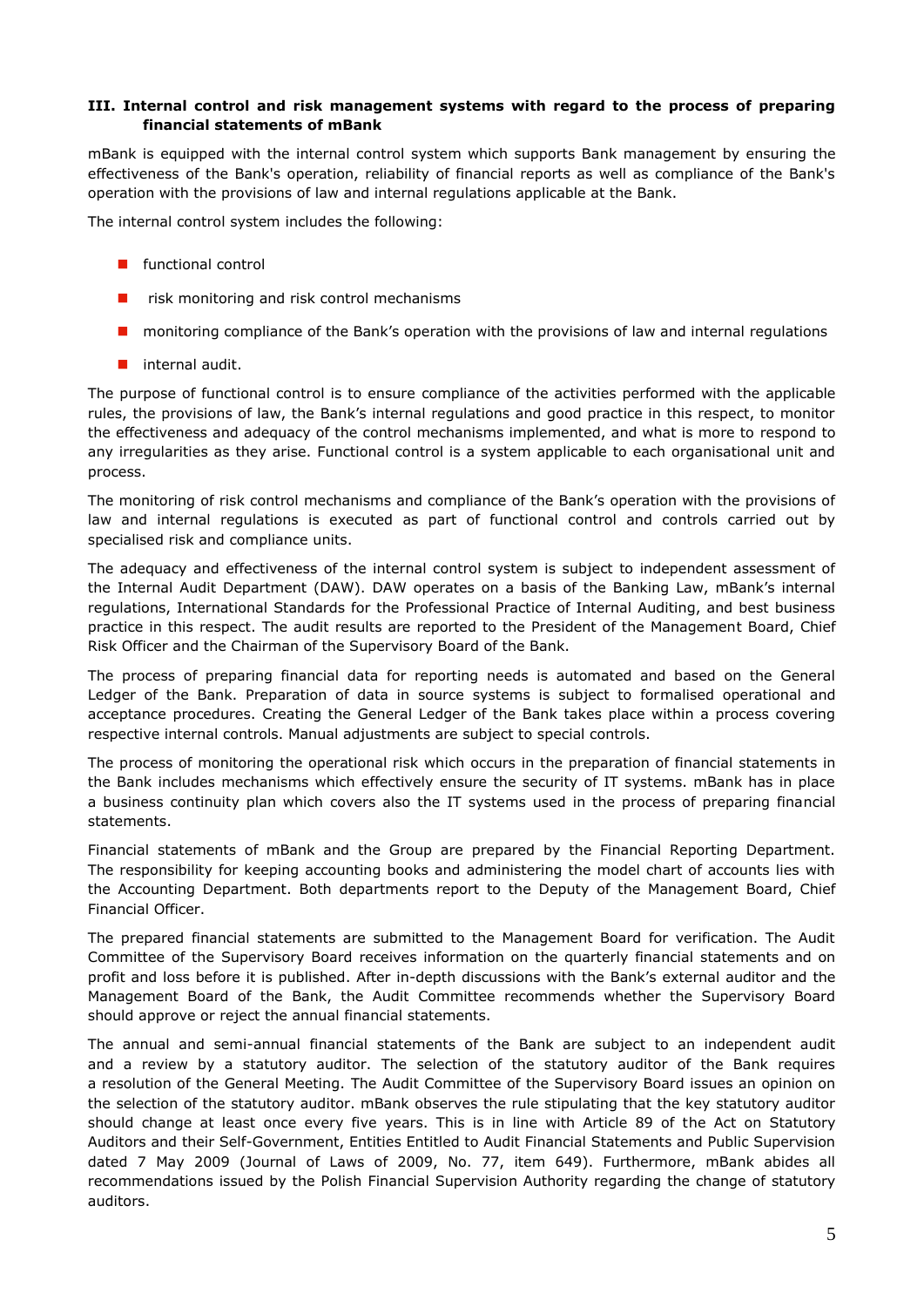In 2013, the Ordinary General Meeting of the Bank appointed Ernst & Young Audit sp. z o.o. as auditor to examine the Bank's financial statements and consolidated financial statements of the Capital Group for 2013 and 2014. PricewaterhouseCoopers Sp. z o.o. was the previous auditor.

The procedures of cooperation of the Bank and the external auditor ensure that all the important issues related to the recognition of economic events in the books and financial statements are being consulted on an ongoing basis.

All the subsidiaries of mBank Group consolidated for the purpose of consolidated financial statements are obliged to apply uniform accounting policies with respect to the recognition of measurement and disclosures in accordance with the International Accounting Standards. The Financial Reporting Department monitors the reporting packages prepared by the subsidiaries in terms of their correctness, completeness, coherence and continuity of data. The control functions with respect to the Group subsidiaries are performed by representatives of mBank sitting on the Supervisory Boards of the subsidiaries.

The aspiration to ensure the highest standards of financial statements is reflected in the high quality of reporting.

mBank was the winner of "The Best Annual Report 2012" contest in the category of on-line annual reports. It also won the special award "The Best of the Best" for the best annual report.

These are yet another awards won by mBank in contests organised by the Institute of Accounting and Taxes (IRiP). So far, the Bank has emerged as winner or received other distinctions in the category of financial institutions four times.

# <span id="page-5-0"></span>**IV. Significant blocks of shares**

Commerzbank AG is the majority shareholder of mBank. The share of Commerzbank has been increasing from 21.00% in 1995, to 50.00% in 2000 and 72.16% in 2003. Starting from 2005, the share has declined slightly due to the implementation of the managerial options programme in mBank.

At the end of 2013, Commerzbank held 29,352,897 shares of mBank, which accounted for 69.60% of the share capital and votes at the General Meeting. 30.40% of mBank shares in free float are held by institutional investors, in particular Polish pension funds, and Polish and foreign investment funds and individual investors. ING Otwarty Fundusz Emerytalny and AVIVA Otwarty Fundusz Emerytalny Aviva BZ WBK exceeded the 5% threshold of shares and votes at the General Meeting, which obligated them to announce the shares purchase.

| <b>Shareholder</b><br><b>Status as of 31.12.2013</b> | Percentage of share capital<br>and total number of votes |
|------------------------------------------------------|----------------------------------------------------------|
| Commerzbank AG                                       | 69.60%                                                   |
| <b>ING Otwarty Fundusz Emerytalny</b>                | $5.76\%*$                                                |
| AVIVA Otwarty Fundusz Emerytalny Aviva BZ WBK        | $5.11\%*$                                                |

**\****Information about the share capital of ING Otwarty Fundusz Emerytalny and AVIVA Otwarty Fundusz Emerytalny Aviva BZ WBK presented on a basis of annual asset structure of AVIVA OFE and ING OFE as of 31.12.2013.*

The strategic shareholder of mBank, Commerzbank AG, is a leading German bank with a history dating back to 1870, which provides its services to private and corporate customers.

The German government - currently the largest shareholder of Commerzbank - holds a 17% stake in the share capital through the Germany's Financial Market Stabilisation Fund (SoFFin). Institutional investors hold about 47% of shares in free float (the largest investors - BlackRock and Capital Group - hold more than 5%). Individual investors hold about 26% of shares.

With the segments Private Customers, Small and Medium-sized Enterprises (Mittelstandsbank), Corporates & Markets, Central & Eastern Europe, Commerzbank offers its customers an attractive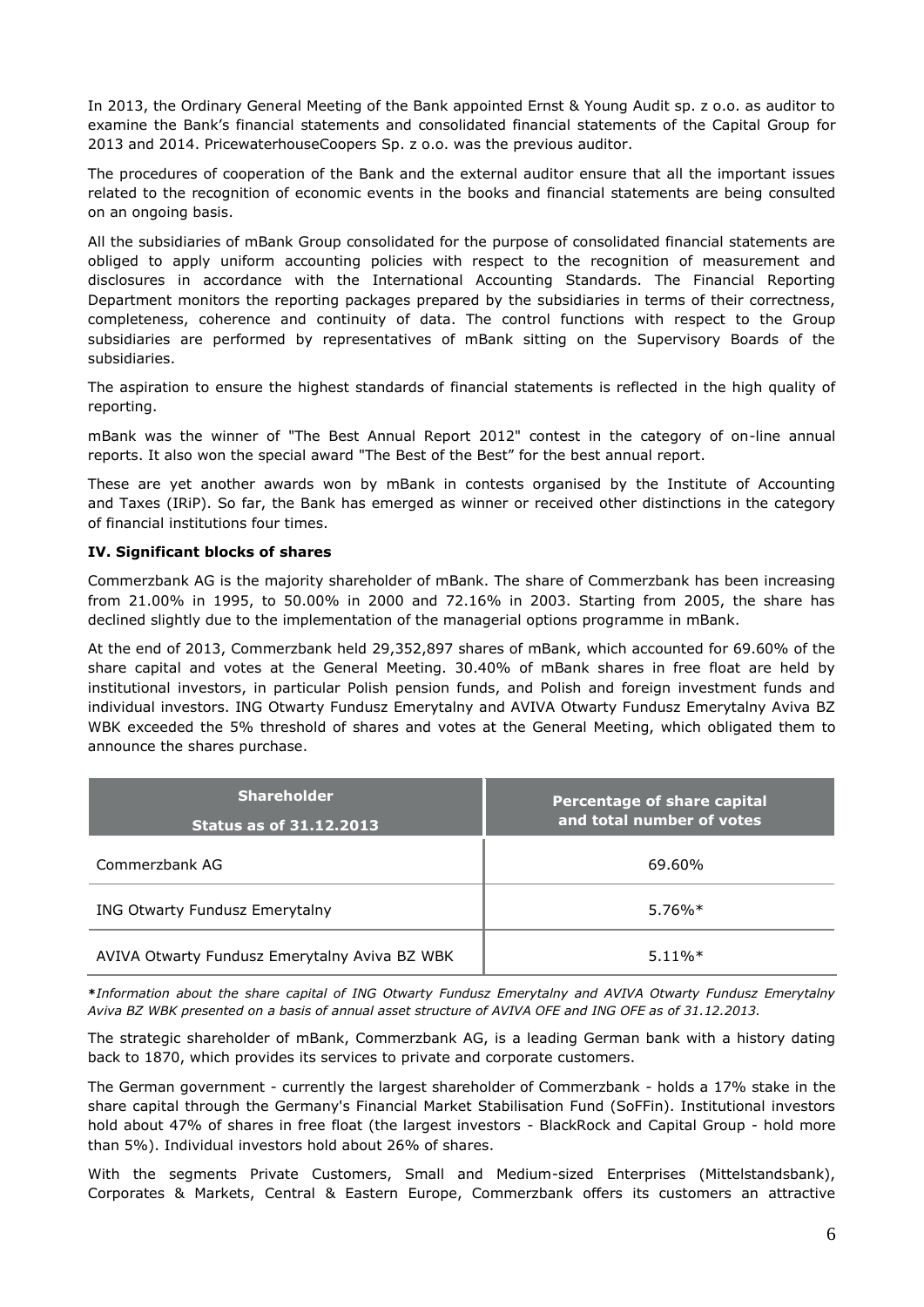portfolio of products and services. Commerzbank is a strong partner for the export-oriented SME sector in Germany and worldwide. With a total of more than 1,200 branches in Germany, Commerzbank has one of the densest networks of branches among German banks. Moreover, Commerzbank operates in more than 52 countries. It provides its services to nearly 15 million individual clients and about 1 million corporate clients. At the end of 2013, Commerzbank Group held assets of EUR 549.7 billion and total capital of EUR 26.9 billion. Commerzbank Group employs 52.9 thousand employees, including 41.1 thousand in Germany.

# <span id="page-6-0"></span>**V. Special control rights and limitations concerning the shares**

Pursuant to the By-laws of mBank, all the existing shares give the right to one vote at the General Meeting. There are no preferred shares. The control rights of Commerzbank AG as the parent entity of mBank are a result of the number of shares held, their percentage share in the equity, and the number of votes at the General Meeting of mBank.

The By-laws of mBank do not impose any limitations on the exercise of the voting right. There are no provisions which would separate the equity rights attached to securities from the holding of securities. Furthermore, there are no limitations on the transfer of the property right to securities issued by the Bank.

# <span id="page-6-1"></span>**VI. Principles of appointing and dismissing Management Board Members**

Pursuant to the By-laws of mBank, the Management Board is composed of at least three members appointed for a joint term of 5 years. At least half of the Management Board members, including the President of the Management Board, must hold Polish citizenship.

The President of the Management Board, the Deputies of the Management Board and the other Members of the Management Board are appointed and dismissed by the Supervisory Board, acting pursuant to the provisions of the Banking Law and considering relevant qualifications for the assigned functions. The Polish Financial Supervision Authority (PFSA) approves two Members of the Management Board of the Bank: the President of the Management Board and the member responsible for developing and implementing the Bank's credit policy and risk management.

In accordance with the Code of Commercial Partnerships and Companies, a Member of the Management Board may also be dismissed or suspended by the General Meeting.

The mandate of a Member of the Management Board expires at the latest on the day of the General Meeting that approves the financial statements for the last full financial year of the term of that Management Board Member. The mandate of a Member of the Management Board also expires if the member dies, resigns from his position or is recalled. The mandate of a Member of the Management Board appointed before the end of the term expires on the expiration of mandates of the other Members of the Management Board.

# <span id="page-6-2"></span>**VII. Amendments to the Company's By-Laws**

Amendments to the By-Laws of mBank require adoption of a resolution by the General Meeting of mBank and registration of the adopted amendment in the National Court Register. Before the General Meeting of mBank is presented with a draft resolution concerning amendment to the By-Laws, the Management Board of mBank adopts a resolution on the proposed amendment by approving the draft resolution of the General Meeting, and then the draft is presented to the Supervisory Board of mBank for approval. Under the Code of Commercial Partnerships and Companies, the resolution on amendments to the By-Laws is passed by a majority of 75% of votes.

In accordance with Article 34.2 of the Banking Law Act of 29 August 1997, any amendment to the Bank's By-laws requires the authorisation of the Polish Financial Supervision Authority where such amendment relates to:

- $\blacksquare$  The Bank's registered business name
- **The Bank's registered office, objects and scope of the Bank's operation**
- **The bodies and their competences, including particularly the competences of the Members of the** Management Board appointed with the approval of the Polish Financial Supervision Authority and the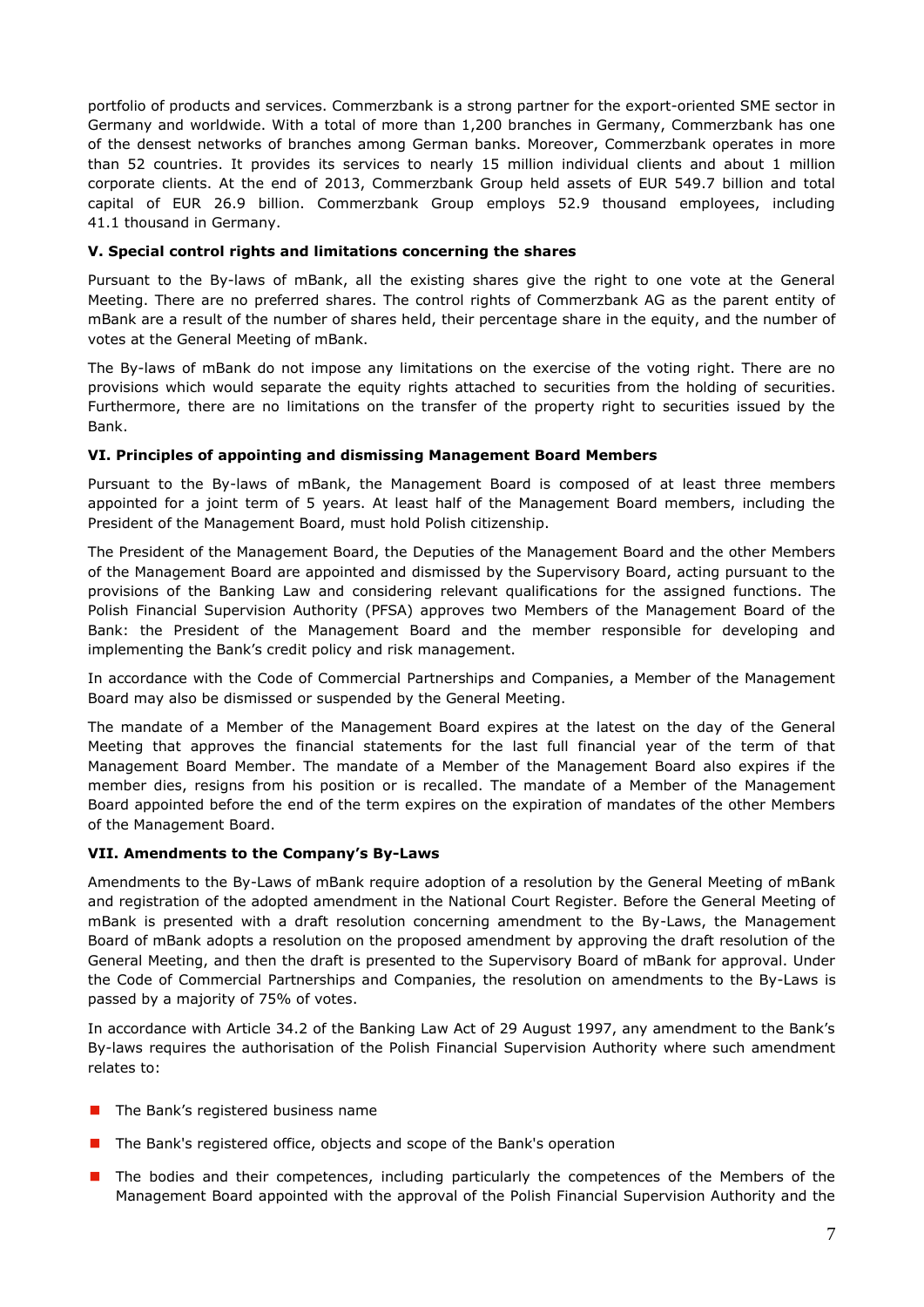decision-making principles, the basic organisational structure of the Bank, the procedures applicable to making legally binding statements regarding property rights and obligations, the procedures for issuing internal regulations and the procedure for making decisions on assuming obligations or disposing of assets whose total value with regard to a single entity exceeds 5% of the Bank's own funds

- $\blacksquare$  The principles of functioning of the internal control system
- $\blacksquare$  The own funds and the financial management principles
- Shares preferred or limited as to voting rights.

The latest amendments to the By-laws of BRE Bank SA (currently mBank S.A.) were introduced by Resolution No. 27 of the  $26<sup>th</sup>$  General Meeting held on April 11, 2013. The Resolution is available on the website of mBank.

# <span id="page-7-0"></span>**VIII. General Meeting procedures and authority, shareholder rights and exercise procedures**

# <span id="page-7-1"></span>**VIII.1. General Meeting procedures**

The General Meeting is convened and prepared pursuant to the provisions of the Code of Commercial Partnerships and Companies, the Bank's By-laws, and the Standing Rules of the General Meeting. Both the By-laws and the Standing Rules of the General Meeting are available on the website of mBank.

The General Meeting (GM) convened by the Management Board in the way of an ordinary procedure is held once a year, no later than in June. The Supervisory Board may convene an Ordinary General Meeting if the Management Board fails to convene it within the time limits set out in the By-laws and an Extraordinary General Meeting, if the Supervisory Board considers it necessary. In addition, under specific circumstances, the shareholders have the right to convene a General Meeting or to request for a General Meeting to be convened.

Shareholders may participate in the General Meeting and cast their votes either in person or by proxies. One proxy may represent more than one shareholder.

Subject to the cases defined in the Code of Commercial Partnerships and Companies, the General Meeting is valid regardless of the number of shares represented at the General Meeting.

All matters submitted to the General Meeting are previously submitted to the Supervisory Board for consideration.

Subject to specific exceptions, resolutions of the General Meeting are passed in an open ballot by a simple majority of votes, unless the Code of Commercial Partnerships and Companies or the mBank Bylaws impose a stricter requirement for the passing of resolutions on specific issues. A secret ballot is required in the case of elections and motions to dismiss members of the Bank's authorities or liquidators, motions to call members of the Bank's authorities or liquidators to account, and motions concerning personal issues. In addition, a secret ballot is required if requested by at least one shareholder present or represented at the General Meeting.

Voting takes place with the use of a computer system, which also counts the votes. The correct course of voting is supervised by the three-member Returning Committee elected from among the candidates put forward by the Chairman of the Meeting.

The By-laws and Standing Rules of the General Meeting do not provide for the possibility to vote by mail or with the use of electronic means of communication.

The Bank's Supervisory Board is elected in a secret ballot by the General Meeting. Prior to the election to the Supervisory Board, the General Meeting determines the number of Members of the Supervisory Board of the given term within the limits specified in the By-laws.

#### <span id="page-7-2"></span>**VIII.2. Fundamental authority of the General Meeting**

The following matters require a resolution of the General Meeting in addition to other matters set out in the Code of Commercial Partnerships and Companies: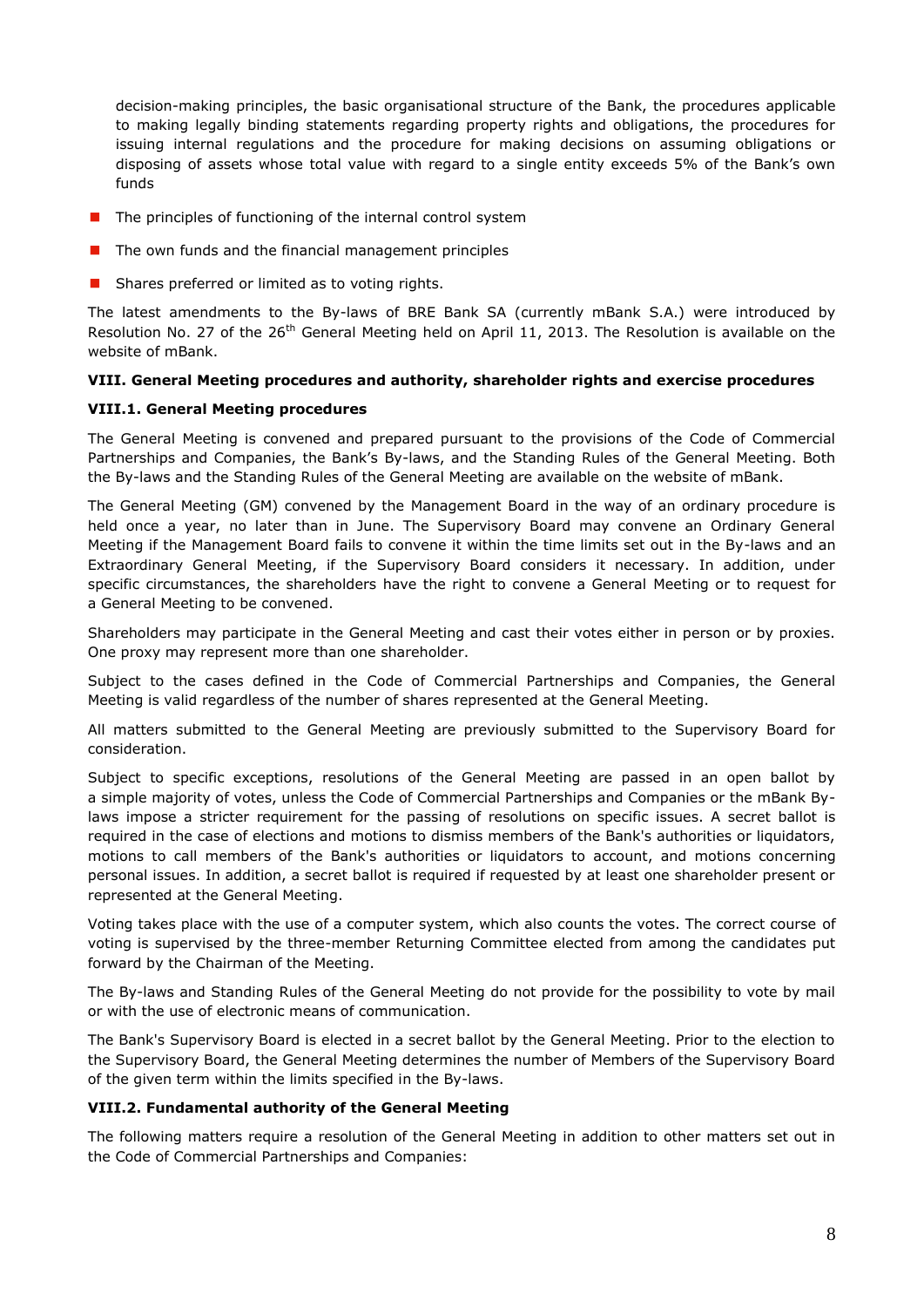- **EXamination and approval of the report of the Management Board on the Bank's operation** and financial statements for the past financial year
- **Adoption of resolutions on the distribution of profit or coverage of losses**
- Vote of discharge of duties for members of the Bank's authorities
- **Election and dismissal of Members of the Supervisory Board**
- **Amendment to the By-laws**
- Increase or reduction of the Bank's share capital
- **Adoption of resolutions concerning the cancellation of shares and resolution to cancel shares, in** particular setting the policy of share cancellation not regulated in the By-laws
- $\blacksquare$  Creation and winding up of special purpose funds
- Issue of convertible bonds or preferred bonds Eestablishment of the principles of remunerating Members of the Supervisory Board
- $\blacksquare$  Liquidation of the Bank or its merger with another bank
- **Appointment of liquidators**
- **Matters submitted by the Supervisory Board**
- **Matters submitted by shareholders in accordance with the By-laws**
- **E** Election of an entity qualified to audit financial statements as statutory auditor of the Bank.

#### <span id="page-8-0"></span>**VIII.3. Shareholder Rights**

The shareholders have the right to participate in the profit reported in the audited financial statements and allocated by the General Meeting to be paid to the shareholders.

The shareholders representing at least one-half of the share capital or at least one-half of the total number of votes in the Company may convene an extraordinary general meeting. The shareholders appoint the chairman of such meeting. The shareholder(s) representing at least one-twentieth of the share capital may request that the Management Board convene an extraordinary general meeting and that specific items be put on the agenda for such meeting.

Only persons who are shareholders of the Bank sixteen days before the date of the General Meeting ("record day") have the right to participate in the General Meeting of the Bank. The shareholder(s) of the Bank representing at least one-twentieth of the share capital may request that specific items be put on the agenda for the Ordinary General Meeting. The request should be submitted to the Management Board of the Bank no later than twenty-one days prior to the date of the Ordinary General Meeting.

Documents to be presented to a General Meeting, including draft resolutions, are published on the website of the Bank as of the date of calling the General Meeting.

Shareholders may participate in the General Meeting and cast their votes either in person or by proxies.

A shareholder has the right to:

- **Note, propose motions and raise objections**
- **Justify his or her position briefly**
- **E** Stand for election for Chairman of the General Meeting and propose a candidate for Chairman of the General Meeting to be noted in the minutes
- $\blacksquare$  Take the floor during the proceedings and make a reply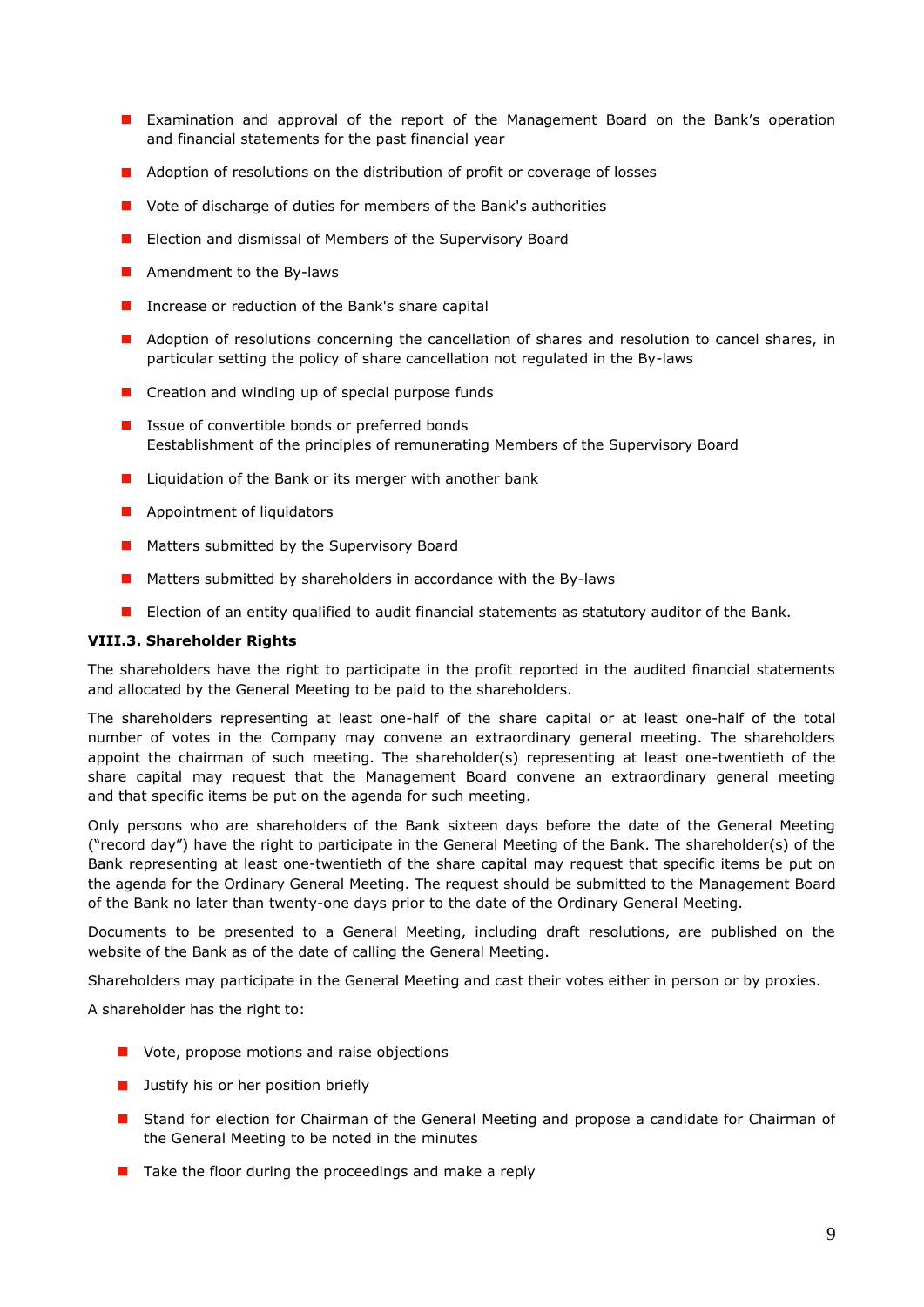- $\blacksquare$  Table draft resolutions concerning the items put on the agenda
- Propose amendments and additions to draft resolutions on the agenda for the General Meeting before the discussion on the item covering the draft resolution concerned by the proposal is closed
- **Propose formal motions relating to the proceedings and the voting procedure**
- **Propose candidates for the Bank's Supervisory Board in writing to the Chairman of the General** Meeting or orally to the minutes
- **Review the book of minutes and request a copy of resolutions authenticated by the Management** Board
- **T** Take legal action to have a resolution of the General Meeting annulled where the shareholder voted against a resolution of the General Meeting and after its adoption raised an objection to the minutes or the shareholder was unreasonably prevented from participating in the General Meeting or the shareholder was not present at the General Meeting as a result of it being convened incorrectly or the adopted resolution not being on the agenda
- **Thake legal action against the Company to have a resolution of the General Meeting annulled** where the resolution is in breach of law.

The Management Board is obliged to provide the shareholder, at the shareholder's request, with information concerning the Company if this is justified by the assessment of an issue on the agenda. The Management Board should refuse information if:

- **This could damage the Company or its associated company or subsidiary, in particular due to** disclosure of technical, trade or organisational secret of the Company
- **This could expose a Member of the Management Board to criminal, civil or administrative liability.**

In justified cases, the Management Board may provide information in writing no later than two weeks after the General Meeting is adjourned.

The General Meetings take place on the Bank's premises in Warsaw and are broadcast on-line. The General Meetings may be attended by the representatives of the media.

#### <span id="page-9-0"></span>**VIII.4. General Meeting in 2013**

The 26<sup>th</sup> Ordinary General Meeting was held on April 11, 2013. The Meeting was attended by shareholders or their proxies representing in total 85.11% of shares in the Company's share capital.

In addition to standard resolutions on approving the financial statements and the reports of the Management Board of mBank and mBank Group for 2012, selecting the auditor, vote of discharge of duties for members of the Supervisory Board and the Management Board of the Bank for 2012, the following resolutions were adopted: resolution on changing the registered name of the Bank, amendments to the By-laws of the Bank and rules for the implementation of the incentive programme by mBank S.A.

The resolutions adopted by the 26<sup>th</sup> General Meeting and the detailed voting results are available on http://www.mbank.pl/relacje-inwestorskie/walne-zgromadzenia/, in the section dedicated to General Meetings of Shareholders.

# <span id="page-9-1"></span>**IX. Composition of and changes in the Management Board and the Supervisory Board of the Bank and their procedures**

#### <span id="page-9-2"></span>**IX.1. Composition of the Management Board**

The Management Board is composed of at least three members appointed for a joint term of 5 years. At least half of the Members of the Management Board, including the President of the Management Board, must hold Polish citizenship, be habitually resident in Poland, speak Polish and have experience on the Polish market which can be used while managing the Bank. The Members of the Management Board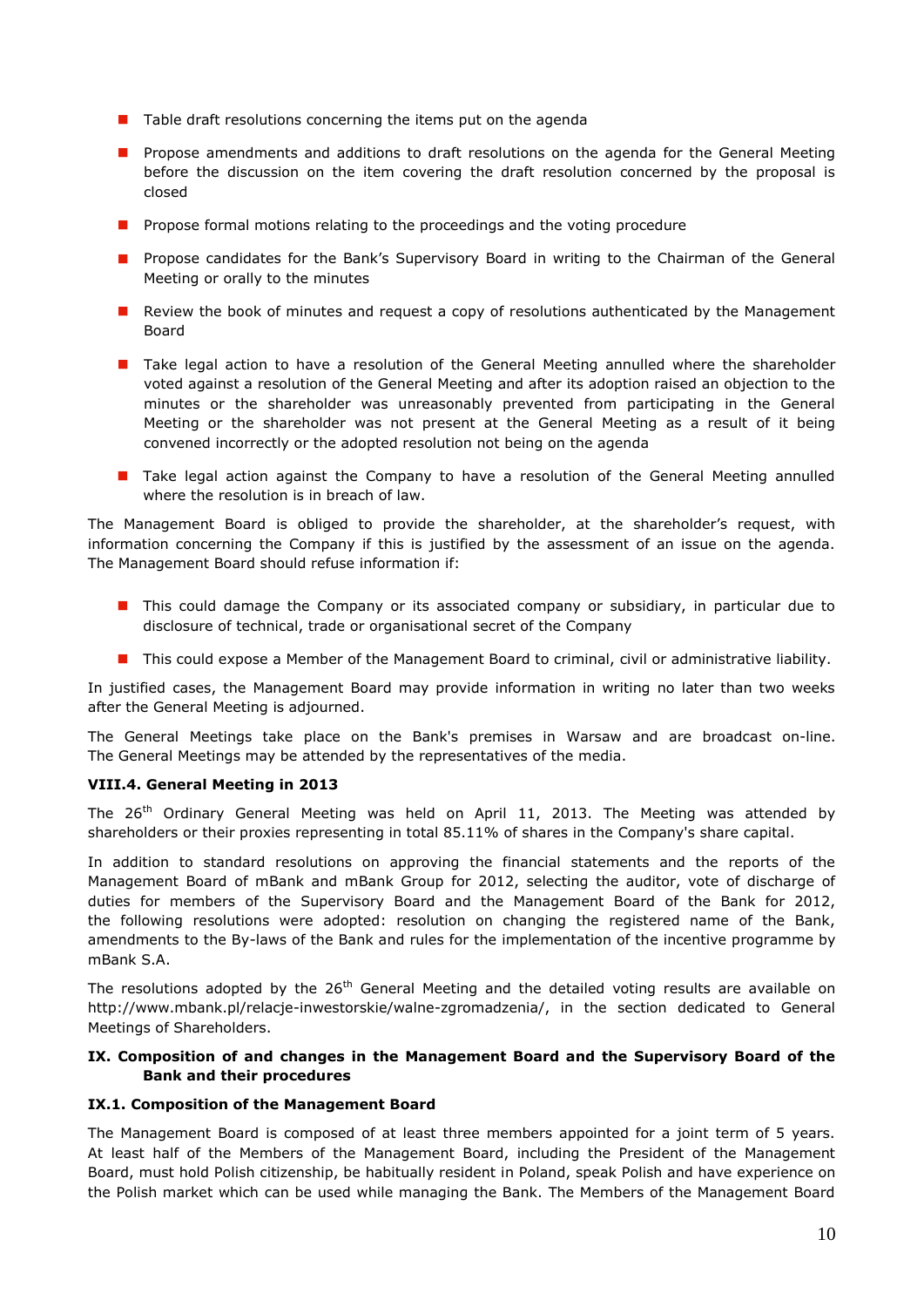manage selected areas of the Bank's operation within the scope determined by the President of the Management Board. The division of powers of the Members of the Management Board has been described in detail in the Management Board's resolutions.

The composition of the Management Board changed in 2013 as a result of the Management Board's term of office ending as of the Ordinary General Meeting in 2013 and due to the appointment of Wiesław Thor to the Supervisory Board of the Bank.

On April 11, 2013, the Supervisory Board elected the following Members of the Management Board of the Bank for a joint 5-year term:

- 1. Cezary Stypułkowski President of the Management Board, Chief Executive Officer
- 2. Przemysław Gdański Deputy of the Management Board, Head of Corporate Banking
- 3. Jörg Hessenmüller Deputy of the Management Board, Chief Financial Officer
- 4. Lidia Jabłonowska-Luba Deputy of the Management Board, Chief Risk Officer
- 5. Hans-Dieter Kemler Deputy of the Management Board, Head of Investment Banking
- 6. Cezary Kocik Deputy of the Management Board, Head of Retail Banking
- 7. Jarosław Mastalerz Deputy of the Management Board, Chief Operations Officer.

Lidia Jabłonowska-Luba became a new Member of the Management Board responsible for risk management. On September 17, 2013, the Polish Financial Supervision Authority granted consent to the appointment of Lidia Jabłonowska-Luba as Member of the Management Board in charge of risk management at the Bank and Chief Risk Officer. Until then the President of the Management Board Cezary Stypułkowski acted as Chief Risk Officer.

On August 1, 2013, changes aimed at closer integration of corporate and investment banking became effective and hence the scopes of responsibilities of two Members of the Management Board were partly changed. The scope of operation of the Corporate Banking Line supervised by the Deputy Przemysław Gdański was extended by investment banking services for enterprises. At the same time, the Investment Banking Line supervised by the Deputy Hans Kemler was renamed Financial Markets Line.

Detailed information about the Members of the Management Board is presented below.

#### **Cezary Stypułkowski - President of the Management Board, CEO**



Born in 1956, Cezary Stypułkowski holds a Ph.D. in corporate law from the University of Warsaw. He studied at Columbia University Business School in New York as a member of the Fulbright Program in 1988-1989. He worked in government administration in the 1980s, among others as secretary to the Economic Reform Committee of the Council of Ministers and, in 1987, as advisor to the Prime Minister. From February 1991 he chaired the Management Board of Bank Handlowy S.A. for more than 12 years. He was President

of PZU Group between June 2003 and June 2006. In December 2006, he became Managing Director of J.P. Morgan Investment Bank responsible for Central and Eastern Europe. Cezary Stypułkowski was also a member of the Deutsche Bank International Advisory Board, INSEAD International Advisory Board, Institute of International Finance in Washington and Geneva Association.

He was appointed President of the Management Board of the Bank on August 2, 2010, acting President of the Management Board of the Bank as of October 1, 2010, approved as President of the Management Board by the Polish Financial Supervision Authority on October 27,2010.

**Przemysław Gdański - Deputy of the Management Board, Head of Corporate and Investment Banking**



Born in 1967, graduated from the University of Gdańsk (major: International Trade) and completed a one-year programme in international banking and finance at Loughborough University in the UK. In 2012 he completed the Advanced Management Program (AMP) at IESE Business School. He has been working in corporate banking for over 20 years. In 1993-1995, he worked for IBP Bank S.A. (BRE Bank was one of its shareholders), then for ABN Amro Bank in Poland, Romania and in the headquarters in Amsterdam. In 2002-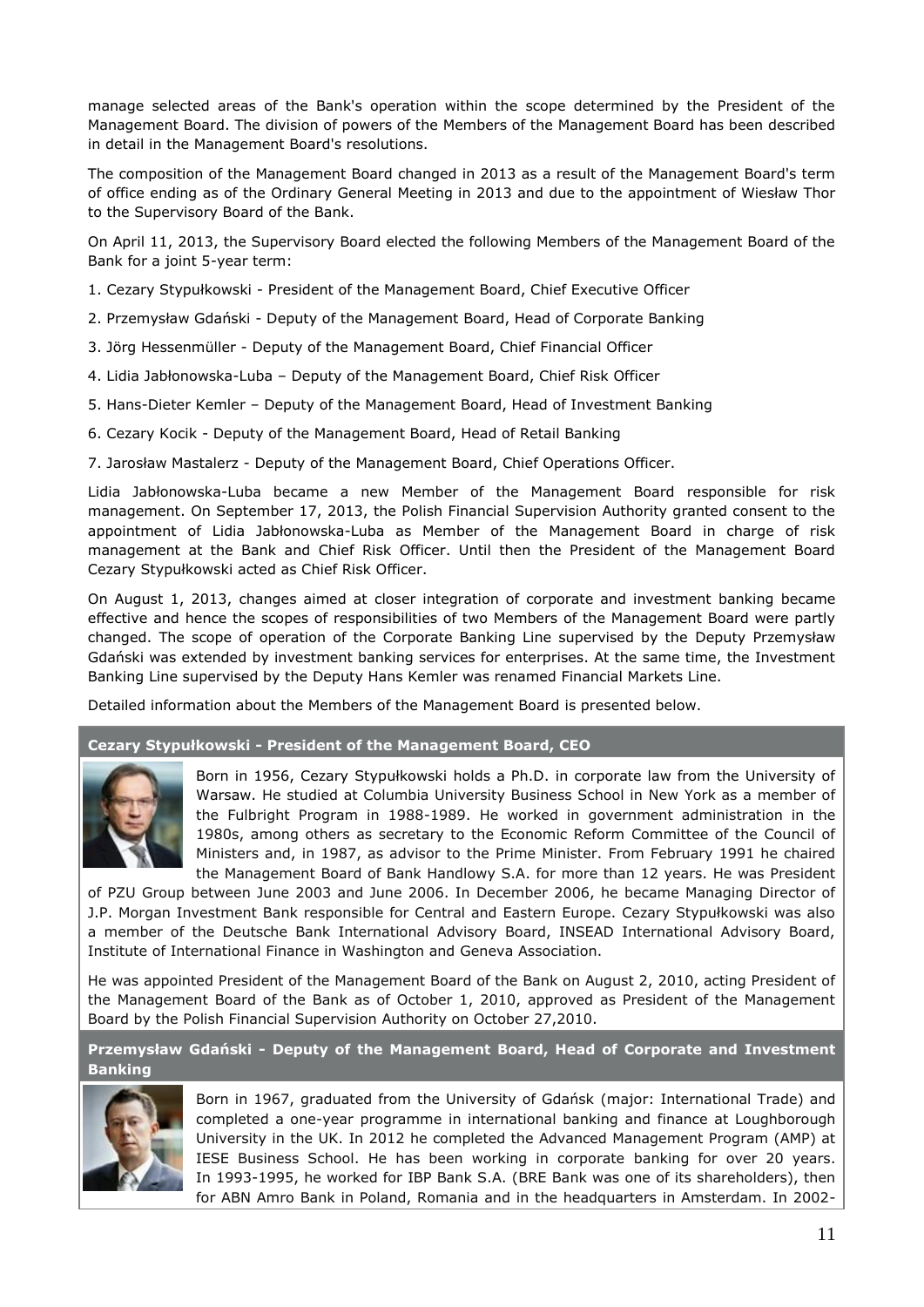2006 he was the Managing Director of Large Corporates Division in BPH Bank S.A. From May to November 2006 he was CEO and General Director of Calyon Bank Polska and Calyon Branch in Poland. In November 2006, he took the position of Deputy of the Management Board of BPH Bank, responsible for corporate banking and real estate financing.

After the merger of a part of BPH Bank and Pekao SA, Mr Gdański was appointed Deputy of the Management Board, responsible for Corporate Banking, Markets and Investment Banking of Pekao SA.

Member of the Management Board of the Bank since November 19, 2008.

# **Jörg Hessenmüller - Deputy of the Management Board, Chief Financial Officer**



Born in 1970. He graduated from the Hochschule für Bankwirtschaft in Frankfurt am Main in 1997 and was awarded a master's degree in management (Diplom-Betriebswirt (FH)). From 1989 to 2009 he worked for Dresdner Bank, holding the position of, among others, Head of Financial Control responsible for London, New York, Moscow, Sao Paulo and Asia. In 2009 Jörg Hessenmüller was appointed Managing Director in Commerzbank Group and worked as Head of Investment Banking Finance, Group Finance, responsible for

controlling and management reporting on: Corporates and Financial Markets, Portfolio Restructuring Unit, Group Treasury and Public Finance.

Member of the Management Board of the Bank since April 16, 2012.

#### **Lidia Jabłonowska-Luba – Deputy of the Management Board, Chief Risk Officer**



Born in 1963, graduated from the Mathematics Institute of the University of Gdańsk.

From 1994 to 2001 Lidia Jabłonowska-Luba worked for Schroder Salomon Smith Barney Poland, advising clients, financial institutions in particular on M&A and public equity transactions. In 2002, Lidia Jabłonowska-Luba joined Citigroup in Poland, first as Head of Financial Institutions & Public Sector Division and since November 2003 as Member

of the Management Board in charge of finance and operational risk management, capital management and implementation of the New Capital Accord. In April 2008, Lidia Jabłonowska-Luba joined KBC Group as Deputy of the Management Board of Kredyt Bank supervising the bank's Finance and Risk Division. She was also an advisor to the CEO of Warta S.A. and TUnŻ Warta S.A. In March 2010, she was appointed Senior General Manager at KBC Group in Brussels responsible for managing all risk types in the group, including model development and validation, risk policies and procedures, risk support for business decisions, supervision and reporting, ICAAP and ORSA processes, capital adequacy policy and technological support for risk management.

Member of the Management Board of the Bank since April 12, 2013.

#### **Hans-Dieter Kemler – Deputy of the Management Board, Head of Financial Markets**



Born in 1968, graduated from the Westphalian Wilhelm University of Münster in 1996. Between 1991 and 1992, worked in Bond Trading Department at Dresdner Bank. Between 1996 and 1998, employed with Sal. Oppenheim jr. & Cie. KGaA, Financial Markets Department in Frankfurt am Main. From 1998 to 2005, Head of the Corporate Risk Advisory in the Head Office of Commerzbank. Since 2005, member of the senior management of Commerzbank responsible for international public finance. He also acted

as a managing director at Erste Europäische Pfandbrief- und Kommunalkreditbank AG in Luxemburg.

Member of the Management Board of the Bank since July 10, 2009.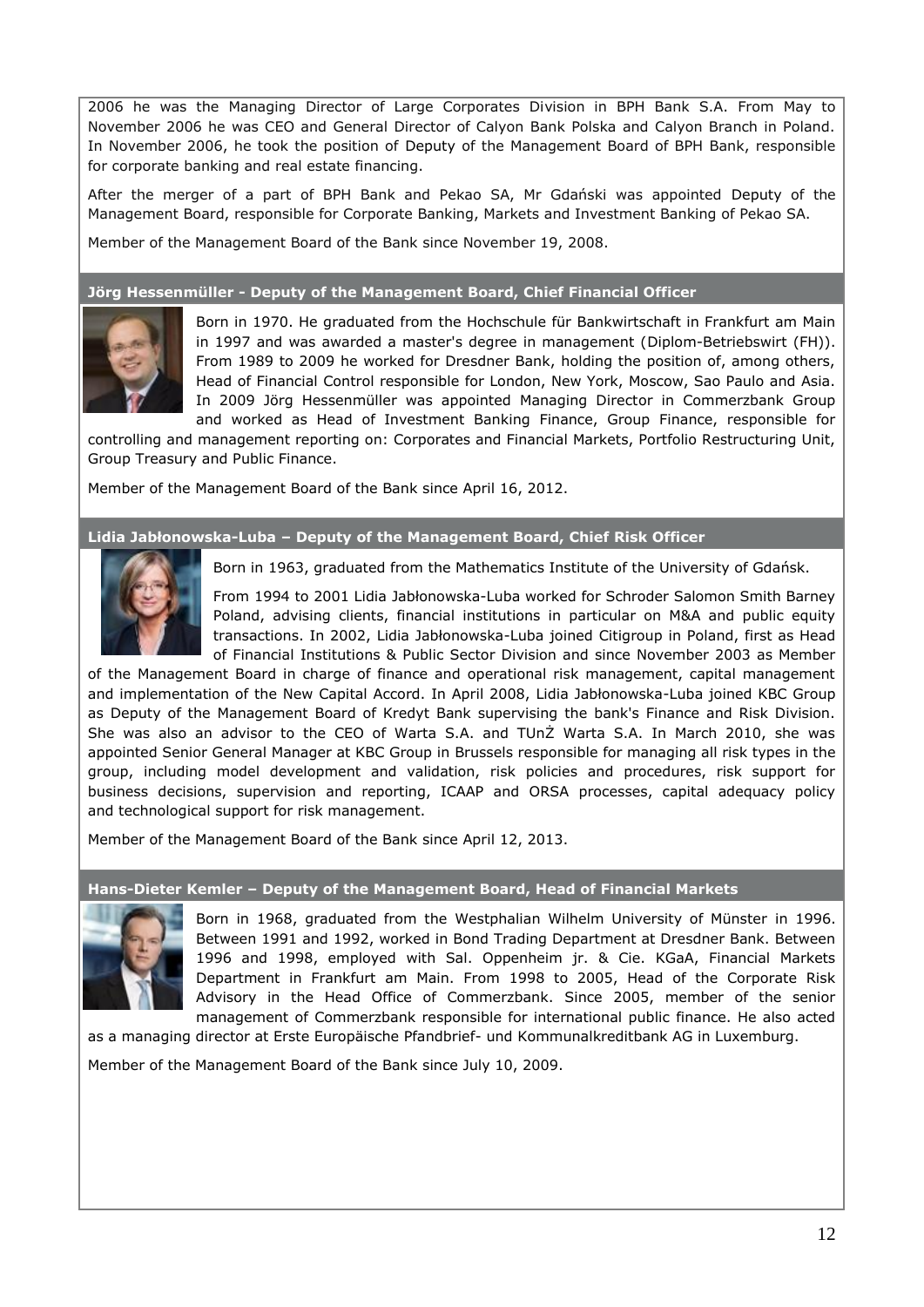#### **Cezary Kocik - Deputy of the Management Board, Head of Retail Banking**



Born in 1971, graduated from the University of Łódź. Holder of a degree in Finance and Banking and a securities broker license. In 1994–1996, securities broker at Dom Maklerski Banku PBG. In 1996, employed with Bank PBG in the area of investment banking, debt collection and restructuring. In 1999, employed with Pekao S.A., in particular as branch manager in Łódź. Mr Kocik has been working in the Bank since 2004, first as director of the Credit Risk Management Department, then director of the

MultiBank Sales and Marketing Department, and since 2008 as Managing Director for Retail Banking sales and business processes.

Member of the Management Board of the Bank since April 1, 2012.

#### **Jarosław Mastalerz - Deputy of the Management Board, Chief Operations Officer**



Born in 1972. In 1996, graduated from the Faculty of Economics and Foreign Trade at the University of Łódź. Between 1996 and 1998, he worked in the Audit Department of PricewaterhouseCoopers. In 1998-2003, Marketing Director and then Financial Director in Zurich Group. After the take-over of the Polish Zurich operations by Generali in 2003, he worked as a Financial Director (also responsible for bank assurance) at Generali TU and Generali TUnŻ. Since 2006, Mr Mastalerz has been working for BRE Bank Group

(currently mBank Group). Co-author of the insurance project BRE Ubezpieczenia. President of the Management Board of BRE Ubezpieczenia and BRE Ubezpieczenia TUiR.

Member of the Management Board of the Bank since August 1, 2007. Head of Retail Banking until March 30, 2012. On April 1, 2012 appointed as Member of the Management Board for Operations and IT.

#### <span id="page-12-0"></span>**IX.2. Authority and principles of operation of the Management Board**

The Members of the Management Board are jointly liable for the overall operation of the Bank. They work collegially and inform each other about the most important matters concerning the Bank for which particular Members of the Management Board are responsible. The Management Board may appoint standing committees or teams to perform specific functions or to co-ordinate the work of organisational units of the Bank or to perform specific tasks.

The following committees led by Members of the Management Board operate at mBank:

- Resource Management Committee (chairperson: Cezary Stypułkowski)
- Capital Management Committee (chairperson: Jörg Hessenmüller)
- **Data Quality and IT Systems Development Committee (chairperson: Jörg Hessenmüller)**
- Assets and Liabilities Management Committee of mBank Group (chairperson: Hans-Dieter Kemler)
- **Foreign Branch Supervision Committee of mBank S.A. (chairperson: Cezary Kocik)**
- Credit Committee of the Bank's Management Board (chairperson: Lidia Jabłonowska-Luba)
- Retail Banking Risk Committee (chairperson: Lidia Jabłonowska-Luba)
- Corporate and Investment Banking Risk Committee (chairperson: Lidia Jabłonowska-Luba)
- Financial Markets Risk Committee (chairperson: Lidia Jabłonowska-Luba)
- IT Architecture Committee of mBank S.A. (chairperson: Jarosław Mastalerz)
- IT Projects Committee of mBank S.A. (chairperson: Jarosław Mastalerz).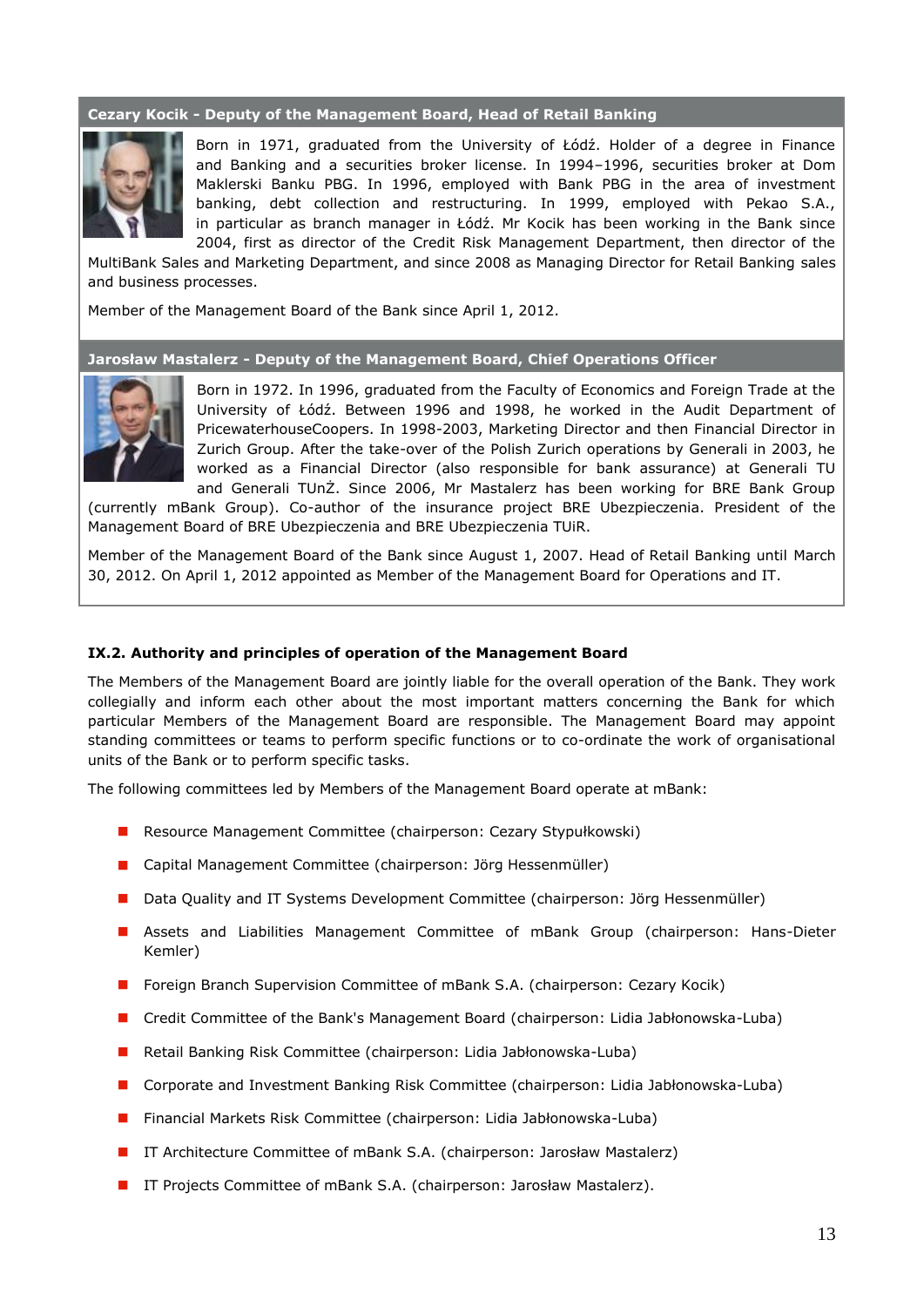The Management Board manages the Bank's business, represents the Bank and defines the guidelines for the Bank's operation, especially for the areas subject to risks, including the credit policy, the investment policy, the Bank's assets and liabilities management policy, and the guarantee policy. The Management Board presents to the Supervisory Board comprehensive information on all significant aspects of the Bank's operation and risks related to its operation as well as risk management methods, on a regular basis.

The Management Board operates pursuant to its Rules approved by the Supervisory Board (available on the Bank's website). The Rules determine among others the issues which require consideration of the Management Board as a collegial body and adoption of a resolution of the Management Board.

All resolutions are adopted by a majority of votes of the Management Board Members present at the meeting, and in the case of an equal number of opposing votes, the President of the Management Board has the casting vote. The Members of the Management Board strive to adopt resolutions by consensus.

Pursuant to best practice principle, the Rules of the Management Board stipulate that a Member of the Management Board should abstain from participating in decision-making on such matters where a conflict of interest arises or may potentially arise between the Bank and the Member of the Management Board, his or her spouse or relatives.

Rules and levels of remuneration of Members of the Management Board are determined by the Remuneration Committee of the Supervisory Board.

Total remuneration of the Members of the Bank's Management Board includes a fixed and a variable part.

Under the Incentive Programme for Members of the Bank's Management Board of 2012 the Members of the Bank's Management Board have the right to receive a bonus, including a cashless bonus paid in the Bank's shares, including phantom shares (i.e. virtual shares).

The net ROE of mBank Group forms the basis for acquisition by the Members of the Management Board of the right to a bonus and for calculation of the base amount necessary to determine the amount of the bonus for a given financial year. Equivalent of 50% of the base amount calculated based on the amount of ROE constitutes a so-called guaranteed bonus in respect of achievement of financial result. As regards the remaining 50% of the base amount, the Executive Committee of the Supervisory Board may grant a so-called discretionary bonus if it decides that a given Member of the Management Board achieved the annual/multi-year business and development objective, taking into account the situation on financial markets in the last/previous financial period/s. 40% of the bonus of a Member of the Management Board for a given financial year, constituting the sum of the guaranteed bonus and discretionary bonus, is paid in cash, the remaining 60% is paid as a cashless bonus in three equal annual deferred tranches after: 12, 24 and 36 months from the date of acquiring by the Member of the Management Board of the right to a cashless bonus. The conditions for receiving a cashless bonus and its amount depend on net ROE in the financial year for which the cashless bonus is awarded, assessment of the financial standing of the Bank by the Remuneration Committee and assessment of the performance of a given Member of the Management Board in a period longer than one financial year.

Furthermore, in 2012 and 2013 the remuneration of the Members of the Bank's Management Board still included settlements under the 2008 incentive programme. All rights related to payments settled in the money equivalent based on Commerzbank shares and all rights related to payments settled in mBank shares under this programme have already been granted.

Detailed information on the incentive programme for the Members of the Bank's Management Board is presented in the chapter entitled "mBank Group's incentive system".

Total remuneration of the Management Board for the last two years is presented below:

| 2013<br>(PLN thousand)           | <b>Basic</b><br>remuneration | Other profits | <b>Bonus</b><br>for 2012 | Cash settlement of the<br>incentive programme<br>based on<br>Commerzbank shares |  |  |
|----------------------------------|------------------------------|---------------|--------------------------|---------------------------------------------------------------------------------|--|--|
| <b>Remuneration paid in 2013</b> |                              |               |                          |                                                                                 |  |  |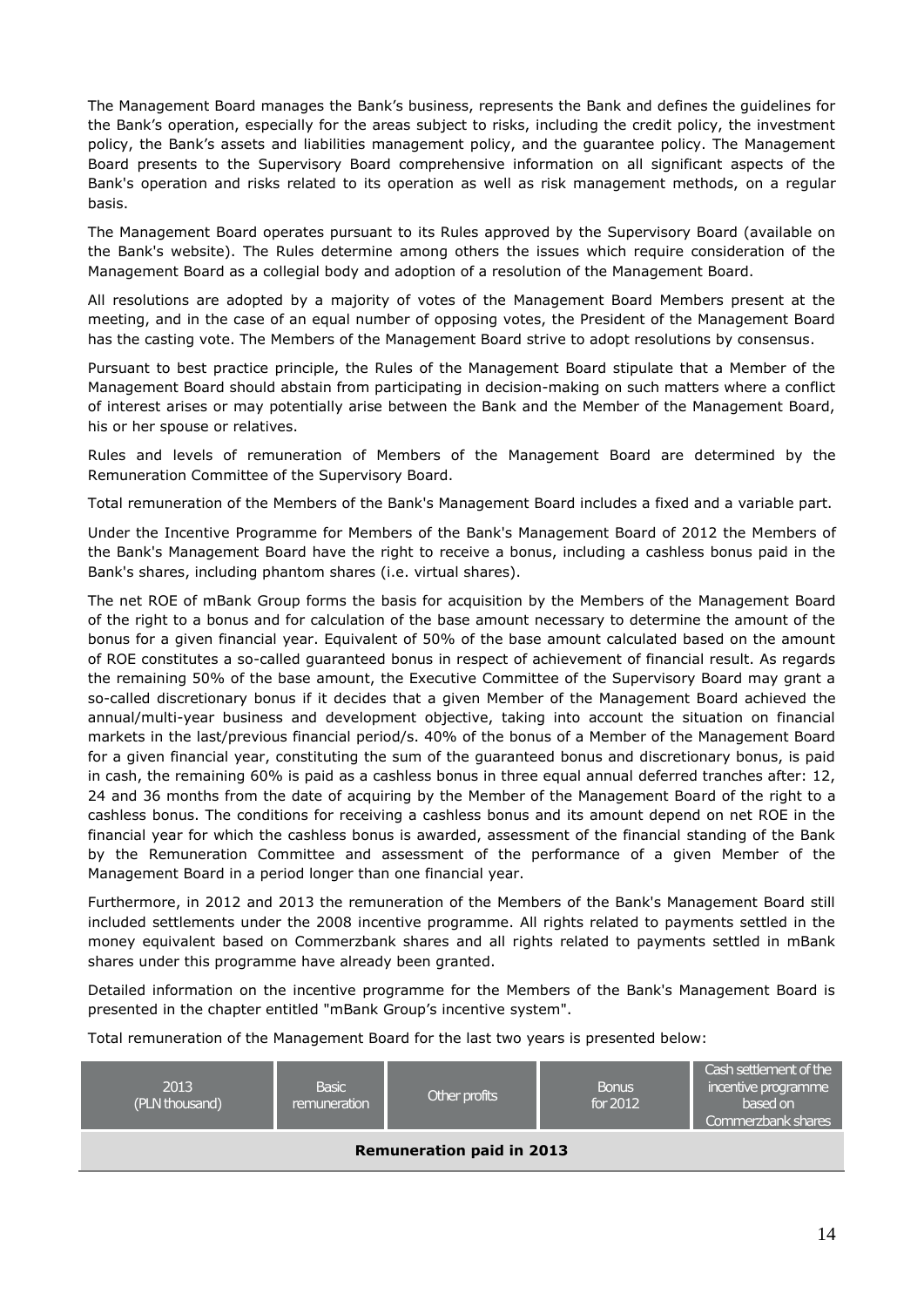| Members of the<br>Management Board who<br>performed their function<br>on December 31, 2013 | 9,038.2 | 1,229.3 | 4,920.0 | 249.7 |
|--------------------------------------------------------------------------------------------|---------|---------|---------|-------|
| Former Members of the<br>Management Board                                                  | 488.3   | 1,535.0 | 1,249.3 | 382.6 |
| <b>Total</b>                                                                               | 9,526.5 | 2,764.3 | 6,169.3 | 632.3 |

| 2012<br>(PLN thousand)                                                                     | <b>Basic</b><br>remuneration | Other profits | <b>Bonus</b><br>for 2011 | Cash settlement<br>of the incentive<br>programme<br>based on<br>Commerzbank<br>shares | <b>Additional bonus</b><br>for 2008 |  |  |  |
|--------------------------------------------------------------------------------------------|------------------------------|---------------|--------------------------|---------------------------------------------------------------------------------------|-------------------------------------|--|--|--|
| <b>Remuneration paid in 2012</b>                                                           |                              |               |                          |                                                                                       |                                     |  |  |  |
| Members of the<br>Management Board who<br>performed their function<br>on December 31, 2012 | 9,393.7                      | 1,359.1       | 6,597.2                  | 343.7                                                                                 | 1,900.0                             |  |  |  |
| Former Members of the<br>Management Board                                                  | 1,029.8                      | 50.8          | 2,205.0                  | 680.9                                                                                 | 636.9                               |  |  |  |
| <b>Total</b>                                                                               | 10,423.5                     | 1,409.9       | 8,802.2                  | 1,024.6                                                                               | 2,536.9                             |  |  |  |

Information on the remuneration received by particular Members of the Management Board is presented in note 44 to mBank S.A. Group Consolidated Financial Statements for 2013 in accordance with the International Financial Reporting Standard, while the detailed description of the share-based incentive programme for the Management Board is presented in note 43 to mBank S.A. Group Consolidated Financial Statements for 2013.

# <span id="page-14-0"></span>**IX.3**. **Composition of the Supervisory Board - changes in 2013**

The Supervisory Board acts on the basis of adopted Rules and performs the functions provided for in the By-laws of the Bank, the Code of Commercial Partnerships and Companies, and the Banking Law Act. The By-laws of mBank provide that the Supervisory Board consists of no less than five Members elected by the General Meeting for a joint term of three years. The number of the Supervisory Board Members is defined by the General Meeting. A Member of the Supervisory Board whose mandate expired in the course of the joint term of the Supervisory Board may be replaced with another person, elected by the Supervisory Board.

At least half of all Supervisory Board members, including the Chairman, shall have Polish citizenship. Pursuant to the statutory requirement, at least two Supervisory Board Members are independent, unless the General Meeting decides otherwise. The independence criteria of the Supervisory Board Members were introduced by the Resolution No 23 of the XXI Ordinary General Meeting dated March 14, 2008, and are stipulated in the Rules of the Supervisory Board.

The 26th General Meeting of BRE Bank held on April 11, 2013, extended the composition of the Supervisory Board by appointing Martin Blessing and Wiesław Thor as Members of the Supervisory Board as of April 12, 2013.

On November 13, 2013, Ulrich Sieber resigned from his position as Member and Deputy Chairman of the Supervisory Board as of November 30, 2013. The resignation was linked to Mr Sieber's ending term of office in the Commerzbank AG Management Board.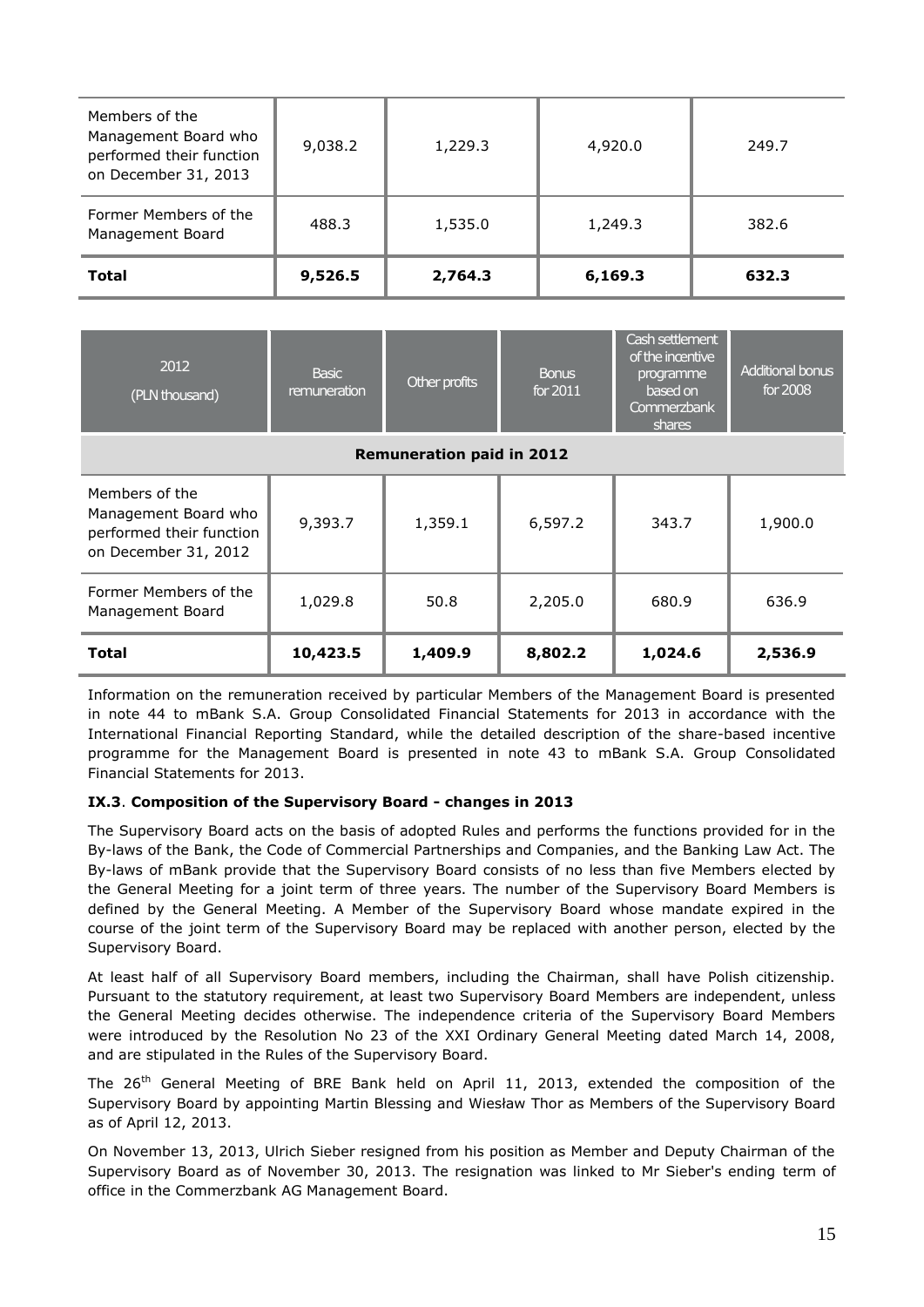Pursuant to a Resolution of the Supervisory Board of the Bank dated December 12, 2013, Martin Zielke was appointed as Member of the Supervisory Board of the Bank until the end of the term of office of the current Supervisory Board.

Composition of the Supervisory Board at the end of 2013 is presented in the table below.

# **Maciej Leśny - Chairman of the Bank's Supervisory Board**

In 1969 Maciej Leśny completed his studies at the Faculty of Economic Sciences at the Warsaw University. During his professional career, Mr Leśny worked for 6 years in the shipbuilding industry in Gdańsk and 8 years for Zakłady Elektronicznej Techniki Obliczeniowej. For more than 22 years he had worked in the central state administration, including 8 years in the position of Undersecretary of State: in the Ministry of Foreign Economic Co-operation; the Ministry of Economy; the Ministry of Economy, Labour and Social Policy; and finally in the Ministry of Infrastructure.

He completed post-graduate studies and training in the United States the Michigan University (Business School of Administration) and De Paul University (Chicago). In 1992-1993, as a scholarship holder of the US government, Mr Leśny studied at the American University in Washington, DC. During his scholarship he served a four-month internship at the World Bank and completed a privatization training course in the International Monetary Fund. From March 1994 to 1998, Chairman of the Supervisory Board of BRE Bank. By December 2001, Member of the Supervisory Board. In 2004, Mr Leśny was re-elected Chairman of the Supervisory Board.

**Martin Zielke – Deputy Chairman of the Supervisory Board**

Mr Zielke studied at Göttingen University in 1985-1990, Master's degree (Diplom-Kaufmann) in Economics graduated in 1990.

In 1983-1985 he worked for Deutsche Bank AG, Kassel Branch. In 1990-2000 he worked for Dresdner Bank AG in Frankfurt am Main. In 1990-1995, Mr Zielke was the manager of sub-project relating to retail customer strategy. In 1997, he was the head of new market positioning project. In 1997-1999, Mr Zielke was the Regional Head of Retail Banking, Northern Region. In 1999-2000, Mr Zielke was the Head of special project on retail banking / Area Head of Business Development

Later, until May 2001 he was a Regional Head of Portfolio Investment, Member of Operative Management Team in Deutsche Bank 24. In June-December 2001, Mr Zielke was the Regional Head of Financing Retail Banking with Deutsche Hyp, Frankfurt am Main. In January 2002 – December 2004, he was the Group Manager, Retail Banking, Commerzbank AG, Frankfurt am Main. In January 2005 - March 2006, Mr Zielke was the Group Manager Corporate Banking Commerzbank AG, Frankfurt am Main. From April 2006 to December 2007, Mr Zielke was the Member of the Board of Managing Directors of Eurohypo Aktiengesellschaft, Eschborn.

From February 2008 to November 2010, Mr Zielke was the Group Manager, Group Finance Division, Commerzbank AG, Frankfurt am Main.

Since November 2010 he has been a Member of the Board of Managing Directors of Commerzbank AG, responsible for the Private Clients Segment. Member of the Supervisory Boards of Comdirect Bank AG, Commerz Real AG and Commerz Real Investmentgesellschaft mbH.

**Martin Blessing – Member of the Supervisory Board**

Martin Blessing studied Business Administration at Frankfurt and St. Gallen Universities. In 1988 he was awarded an MBA from the University of Chicago.

Between 1989 and 1996 he worked for McKinsey in Frankfurt am Main and New York, becoming a Partner in 1994. In 1997 he joined Dresdner Bank AG, where he was Joint Manager of the Department for Private Customers. From 2000 to 2001 Mr Blessing has been Chairman of the Board of Advance Bank AG in Munich. Martin Blessing was appointed to the Board of Managing Directors of Commerzbank AG in 2001 and became the Chairman of the Board of Managing Directors in 2008.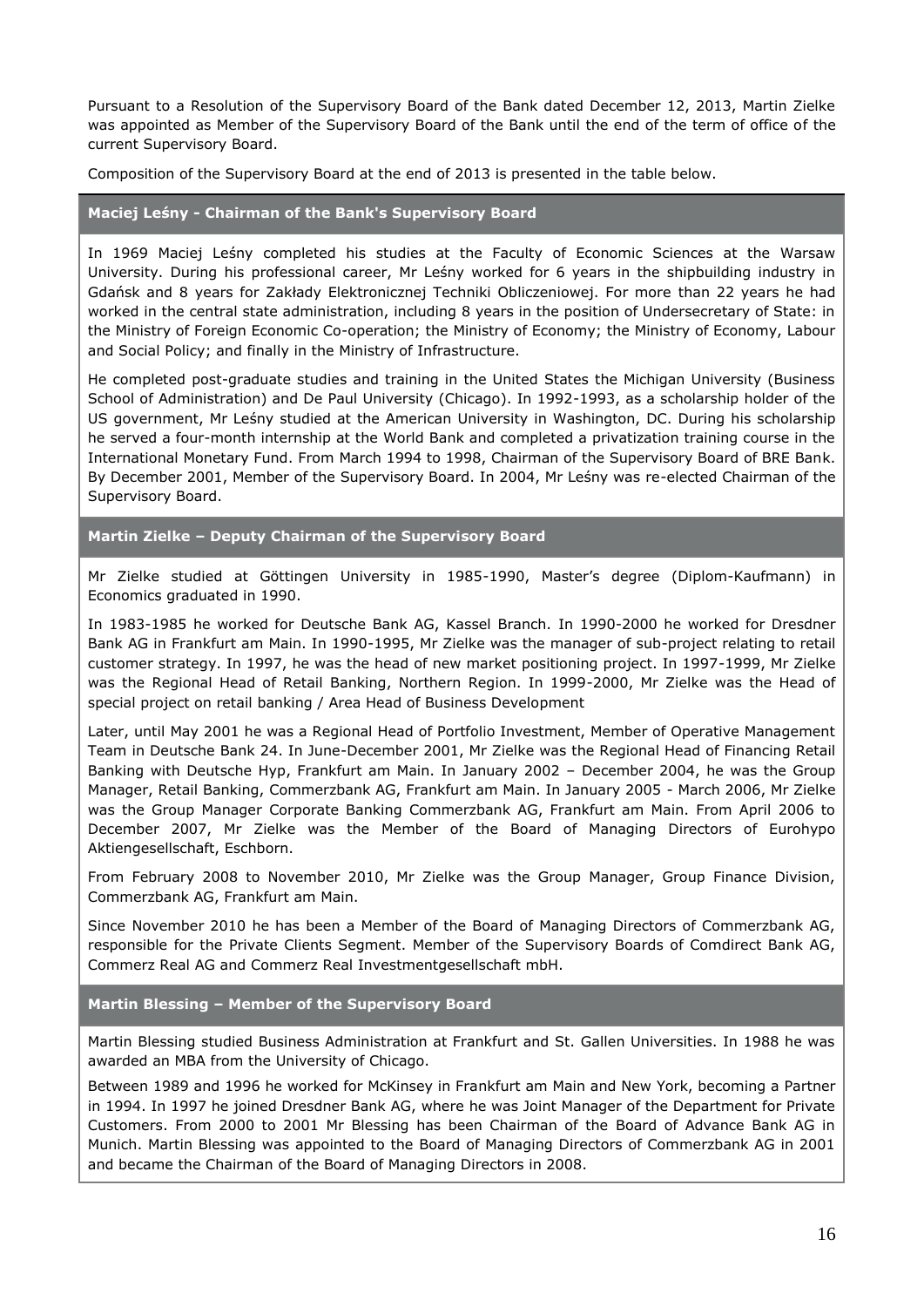# **Stephan Engels – Member of the Supervisory Board**

Stephan Engels studied Business Administration at the University of St. Gallen. Between 1988 - 1993 he worked at Daimler-Benz AG´s internal audit department. Afterwards he headed the Regional Controlling Europe at debis AG for three years. From 1996 to 2000 he served as Chief Financial Officer at debis AirFinance B.V. In 2000 he joined DaimlerChrysler Bank AG, lastly as Member of the Board for Credit then Chief Financial Officer & IT.

From 2003 he worked at DaimlerChrysler Services AG, lastly as a Member of the Board for Finance, Controlling, Risk Management & Strategy. From 2007 - 2012 he was a Member of the Executive Committee of Mercedes-Benz Car Group for Finance & Controlling and Head of Management Group Controlling at Daimler AG. Since April 2012 he is a Member of the Board of Managing Directors at Commerzbank AG.

#### **Andre Carls – Member of the Supervisory Board**

Having studied business economics and completed a doctorate at the University of Cologne, Dr Carls joined Commerzbank through an international trainee programme in 1990.

He subsequently held various positions in Corporate Finance and Capital Markets in Frankfurt and from 1998 to 2000 was Executive Director of the investment banking division of Commerzbank in London.

From 2000 to 2008 Dr Carls was a member of the Board of Managing Directors of comdirect bank AG, from September 2002 to November 2004 as CFO and from November 2004 to March 2008 as CEO of comdirect bank AG.

From March 2008 to September 2008 he held the position as Deputy of the Management Board and CFO of BRE Bank SA.

From March 2008 to December 2013 Dr Carls has been CEO of Commerzbank Auslandsbanken Holding AG and CEO of Central & Eastern Europe-Holding of Commerzbank AG.

In January 2014, Dr Carls became Divisional Board Member in the "Mittelstandsbank" of Commerzbank AG.

#### **Thorsten Kanzler - Member of the Supervisory Board**

Thorsten Kanzler studied mechanical engineering and economics at the University of Technology in Darmstadt (Germany), where he obtained the Diplom-Wirtschaftsingenieur (M.Sc. Eng.).

From 1991 to 2004 he was employed at Deutsche Bank AG on various positions in the treasury and risk management area in Frankfurt, New York, Sydney and London. Between 2004 and 2007, Mr Kanzler was Group Treasurer and Divisional Board Member of Corporate & Investment Banking in WestLB AG in Düsseldorf. From May 2007, Mr Kanzler was Head of Group Treasury & Capital Management at Dresdner Bank AG in Frankfurt am Main.

Since the beginning of 2009, Mr Kanzler has been Divisional Board Member for Group Treasury at Commerzbank AG. Mr Kanzler is responsible for assets and liabilities management, risk management of the banking books, capital management and funding.

# **Teresa Mokrysz – Member of the Supervisory Board**

Ms Mokrysz graduated from the University of Economics in Katowice in 1978.

In 1990, she created the Mokate brand, one of the most recognisable Polish brands in the world. She transformed a small family firm into a global business. As one of the owners, Ms Mokrysz runs eight Mokate enterprises headquartered in Poland and in other countries of Central Europe. She built manufacturing plants in the Polish towns of Żory and Ustroń from scratch and developed the manufacturing plant located nearby Prague, Czech Republic (producing coffee, tea and intermediate goods for food industry). Under her leadership the company entered nearly 70 markets, selling its products on all continents.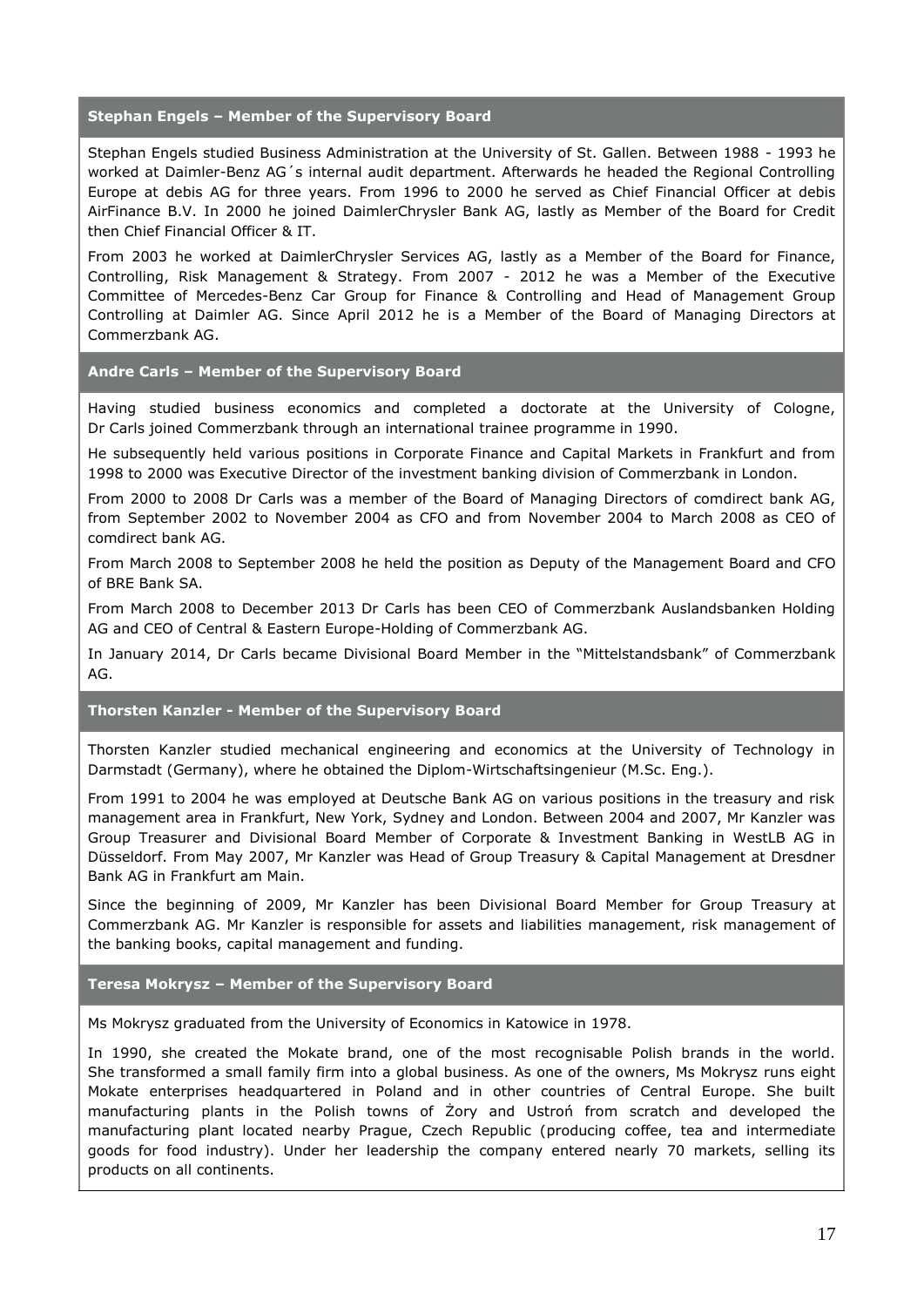Ms Mokrysz was a winner of the "Leader of the Decade" title given by Gazeta Wyborcza daily, and the "Success of the Decade" title by the Businessman Magazine. In 2000, the International Foundation for Women's Entrepreneurial Spirit from Los Angeles awarded Ms Mokrysz the title of "the most entrepreneurial woman of the world". Founder of scholarships for talented and impoverished youth, provides financial support to health care institutions, nursing homes, children's homes and schools.

#### **Dirk Wilhelm Schuh - Member of the Supervisory Board**

Dirk Schuh is a graduate of the Frankfurt School of Finance and Management, Bankakademie.

Mr Schuh was employed with Dresdner Bank AG for 19 years. In 1989–1991 he was a team leader in the credit risk department of the head office of Dresdner Bank. From 1992 to 1995 Mr Schuh was a branch director in Dortmund. In 1996, Mr Schuh was responsible for the development of the corporate banking strategy in the head office. In 1997, he was responsible for the corporate banking area in Dresdner Bank in Dresden. In 1998, Mr Schuh was appointed regional manager for the south-east region in Leipzig.

In 2000, Mr Schuh was spokesperson for the Management Board of Deutsche Hypothekenbank Frankfurt – Hamburg AG. In 2002, he was appointed deputy chairman of the Management Board of Eurohypo AG.

In 2008, Mr Schuh was employed with Commerzbank Group as head of operations and credit risk. From 2009 to 2012 he was Divisional Board Member Group Credit Risk Management and Group Chief Credit Officer. Since November 2012 Mr Schuh has been Divisional Board Member Group Credit Risk Non-Core Assets and also since November 2013, Mr Schuh has been spokesperson of the Management Board of Hypothekenbank Frankfurt AG (formerly known as Eurohypo).

#### **Waldemar Stawski - Member of the Supervisory Board**

Graduate of the Gdańsk Technical University and post-graduate studies in: Accounting and Finance (2009-2010), Financial Analysis in Business Management (1992-1993), Microprocessors in Energoelectronics and Propulsions (1986-1987), Didactics and Pedagogy (1984-1985).

In 1991-2011 he underwent domestic and foreign training on banking, finance and bank's organization.

Mr Stawski holds the Accounting Certificate issued by the Minister of Finance and is authorised to provide bookkeeping services. He passed the exam for the candidates for members of supervisory boards at state-owned companies (certificate MPW 8 April 1995).

In 1983-1991, Mr Stawski was a member of the teaching staff of the Martime University of Gdynia. In 1991, he became an employee of Pomorski Bank Kredytowy. In 1993, Mr Stawski became a branch director in Gdynia. In 1995-2000, he was Director of the Regional Branch of PKO BP in Gdańsk. In 2000, Mr Stawski was appointed Deputy of the Management Board of PKO BP SA responsible for managing the treasury, corporate clients, capital market and corporate governance areas. From June 2002 to February 2003, Mr Stawski was Chairman of the Team of Receivers for Wschodni Bank Cukrownictwa SA. Then, Member of the Management Board of CTL Logistics SA and General Director of the Polish Association of Transport and Logistics Employers.

In 2006, Mr Stawski became consultant of ALDAZ Sp. z o.o. Mr Stawski currently acts as Director at Zarzecki, Lasota i Wspólnicy Sp. z o.o.

In 2012, Mr Stawski was elected Member of the Management Board of Gdańsk Business Club of which he has been a member since 1995. In 2012, he was appointed to the Council of the Martime University of Gdynia.

# **Jan Szomburg – Member of the Supervisory Board**

Jan Szomburg graduated the University of Gdańsk, PhD in economics. Mr Szomburg previously worked as an assistant and then as a lecturer at the University of Gdańsk.

He was a founder and the President of the Management Board of the Gdańsk Institute for Market Economics. In 1990s, Mr Szomburg was Chairman of the Supervisory Board of Polski Bank Rozwoju and Bank Gdański. He was also an advisor to the ownership transformation minister, a member of the Prime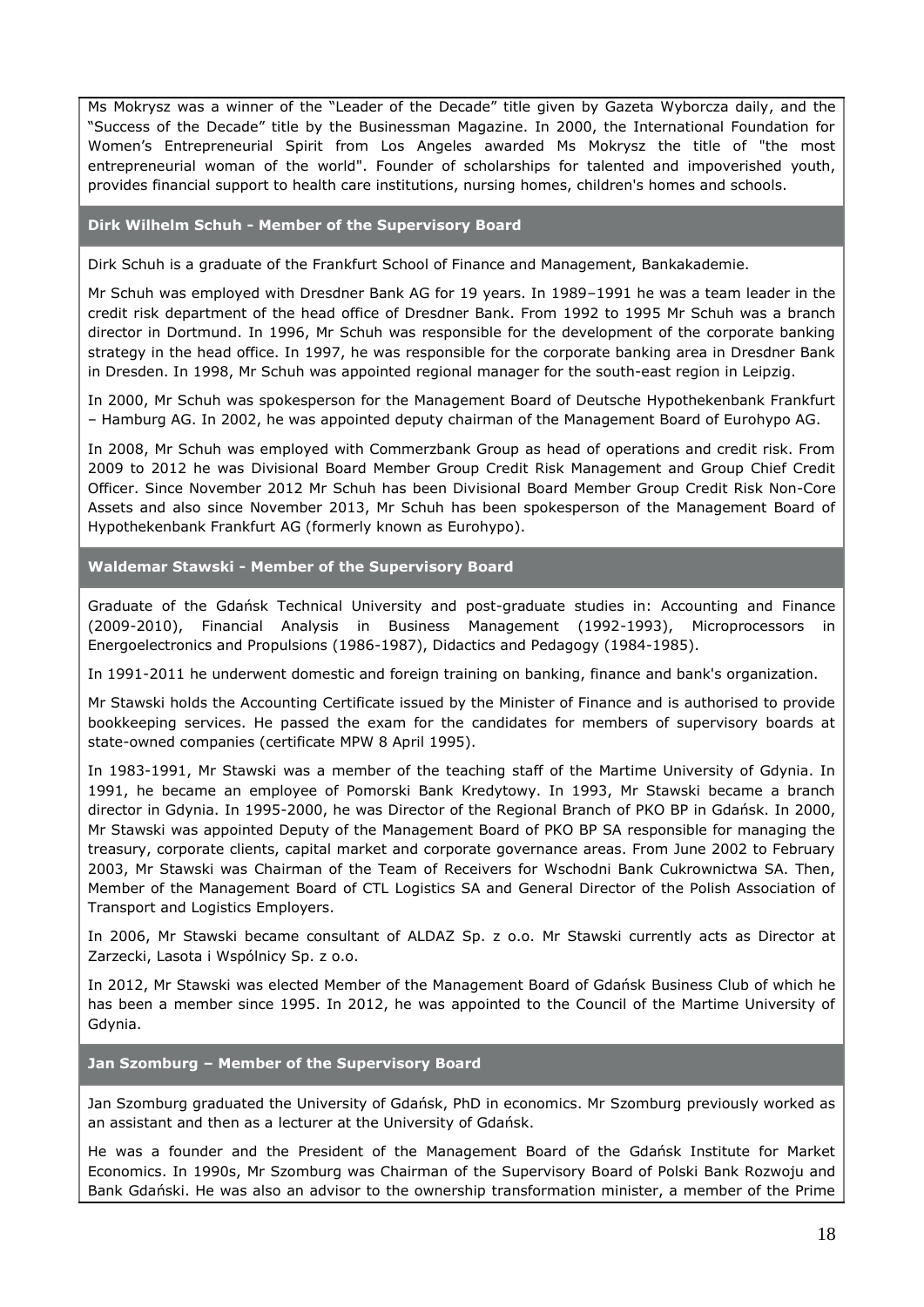Minister's Ownership Transformation Council.

At present, Mr Szomburg is the President of the Management Board of the Institute for Market Economics.

### **Wiesław Thor – Member of the Supervisory Board**

Wiesław Thor graduated from the Central School of Planning and Statistics (currently Warsaw School of Economics - SGH), training program "Train the Trainer" organised by KPMG and the South Carolina Business School, and summer school of banking at McIntire University Business School. Employed with BRE Bank since 1990 in the following positions: Specialist, Division Head, Deputy Director of the Warsaw Branch, Director of the Credit Department, and Chief Risk Officer from May 2000. From August 1, 2002, Country Risk Manager at Bank Handlowy S.A. in Warsaw.

On November 2, 2002, Mr Thor was appointed Member of the Management Board of BRE Bank, Chief Risk Officer. He was Deputy of the Management Board of BRE Bank from March 15, 2008 to April 11, 2013.

Lecturer at the Warsaw Institute of Banking and SGH. Long-time Member of the Steering Committee of the Risk Management Association (formerly: Robert Morris Association European Credit & Risk Management Round Table) and Member of PRMIA Polska.

# **Marek Wierzbowski - Member of the Supervisory Board**

*Professor ordinarius* at the University of Warsaw, legal advisor, the founding partner of the law firm "Prof. Marek Wierzbowski & Partners – Advocates and Legal Counselors", member of the Public Procurement Council, President of the Arbitration Court of the Chamber of Brokerage Houses, Deputy Chairman of the Supervisory Board of the Warsaw Stock Exchange, member of the Board of Directors of the Polish-U.S. Fulbright Commission, member of the Council in the European Law Institute based in Vienna.

He was the deputy dean of the Faculty of Law and Administration, as well as vice chancellor of the University of Warsaw. For many years he was an associate of law firms Weil Gotshal & Manages and Linklaters. In his legal practise he managed legal teams, supporting numerous transactions, including sales of shares in connection with privatization of large enterprises. He participated in establishing brokerage houses.

Mr Wierzbowski represented the Securities and Exchange Commission and the Commission for Banking Supervision in the Supreme Administrative Court. He was an advisor to the Minister of Privatisation, the Minister of Treasury and the President of the Energy Regulatory Office. He was also the vice-president of the Court of Arbitration at the Polish Chamber of Commerce.

The composition of the Supervisory Board reflects the care exercised to achieve the greatest possible diversification of members both in terms of their professional experience as well as their knowledge and skills. The Supervisory Board is composed of representatives of mBank's main shareholder, specialists of science and business, and persons having vast legal knowledge and banking expertise.

Independent Members of the Supervisory Board of mBank are: Maciej Leśny, Teresa Mokrysz, Waldemar Stawski and Marek Wierzbowski. Jan Szomburg does not meet the criteria of an independent member as he was the chairman of the Supervisory Board for over 12 years, whereas Wiesław Thor is not an independent member as he was a Member of the Management Board at mBank, and holding the function of Member of the Management Board at the Bank in the past five years is one of the reasons why a Member of the Supervisory Board cannot be considered an independent member. Martin Blessing, Andre Carls, Stephan Engels, Thorsten Kanzler, Dirk Wilhelm Schuh and Martin Zielke are not independent members due to their relation with the main shareholder of mBank.

The term of the Supervisory Board expires on the day of the General Meeting in 2014.

# <span id="page-18-0"></span>**IX.4. Authority and principles of operation of the Supervisory Board**

The Supervisory Board exercises permanent supervision over the activities of the Bank in all areas of its business.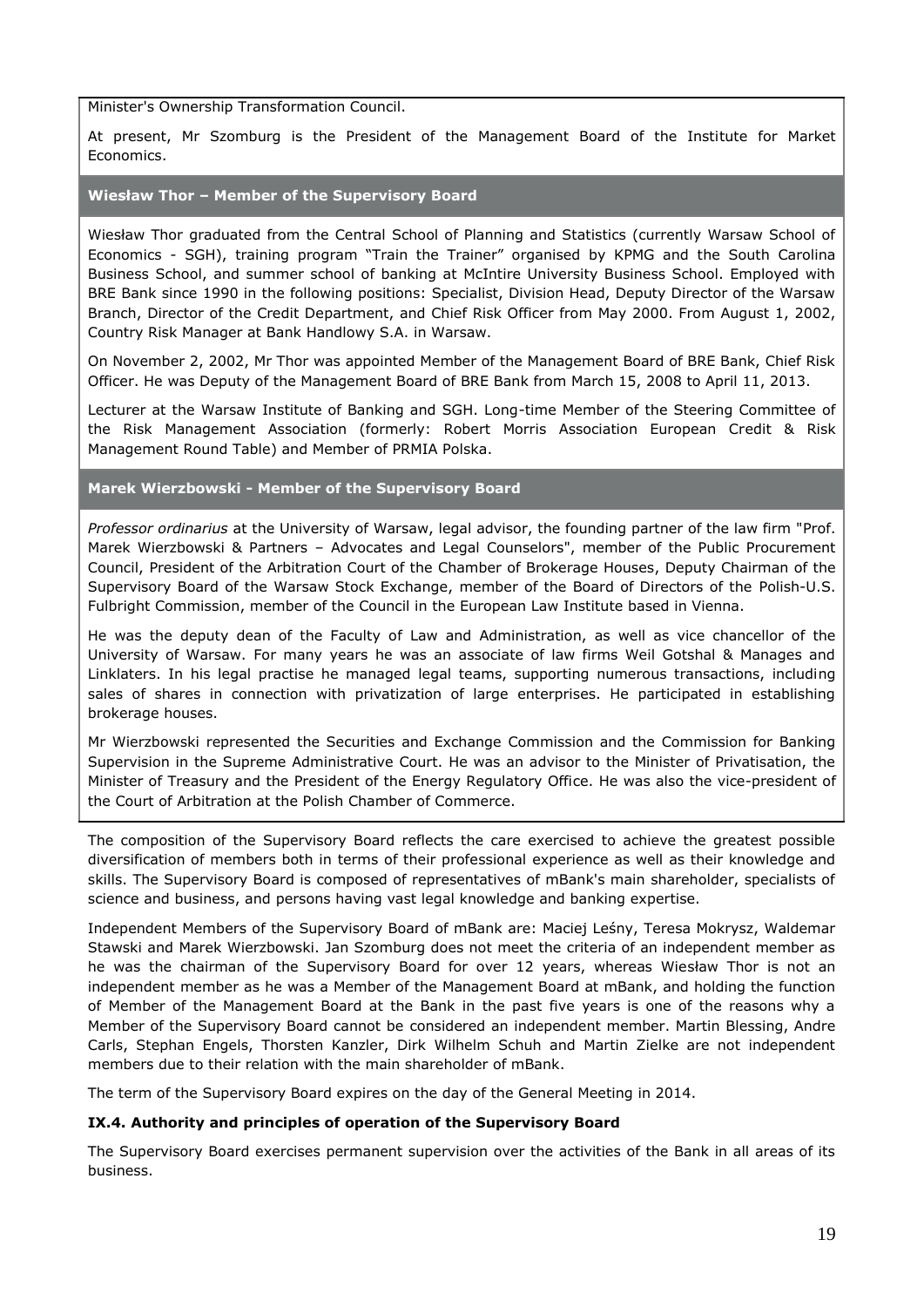In addition to the rights and obligations prescribed by law and the By-laws, the responsibilities of the Supervisory Board shall specifically include the following matters:

- **Approving the proposals of the Management Board concerning the essential organizational structure** of the Bank which shall be construed as separated structurally and organizationally basic areas of the Bank's operation reporting to particular members of the Management Board
- **Approving the Bank's annual financial plans and multi-annual development plans**
- **EXamination of all motions and matters subject to resolutions of the General Meeting of Shareholders**
- Issuance or approval of rules provided for in the By-laws
- **Defining management contracts and setting remuneration for members of the Board of Management**
- **Receipt of information on formation, acquisition, closing and disposal of branches, permanent** establishments and parts of a business as well as of initiation and termination of lines of business and fields of activity in advance
- **Approval of conclusion or amendment of each significant agreement or arrangement with the** members of the Management Board or the Supervisory Board
- **Approval of conclusion, amendment or termination of any significant affiliation agreements or** cooperation treaties
- Receipt of information on expected deviations from the annual budget
- **I** Issuing general guidelines for the Management Board regarding the level and structure of remuneration for senior management of the Bank
- **Approval of the policy of variable items of remuneration of the persons holding managerial positions** at the Bank.

Meetings of the Supervisory Board are convened by the Chairman of the Supervisory Board on his or her own initiative or on request of the Management Board or on request of the Supervisory Board Member at least three times a year. All the Management Board Members participate in meetings of the Supervisory Board except for those agenda items which directly concern the Management Board or its Members.

The Supervisory Board can pass resolutions provided that at least half of its members are present at the meeting while all the members have been invited. In exceptional cases, members of the Supervisory Board may pass resolutions by casting their votes in writing, with the mediation of another member of the Supervisory Board. No votes can be cast in writing on issues added to the agenda in the course of the meeting of the Supervisory Board.

Resolutions of the Supervisory Board shall be passed by an ordinary majority of votes and in case of an equal number of votes, the vote of the Chairman of the Supervisory Board shall prevail.

No resolution should be passed without the consent of the majority of the Independent Members of the Supervisory Board on the following matters:

- **A** Any benefits provided by the Bank or any entities associated with the Bank to the Members of the Management Board
- **Consent for the Bank to enter into a significant agreement with an entity associated with the Bank, a** member of the Supervisory Board or the Management Board, or entities associated with them.

Adoption of resolution in contravention with the above mentioned requirement shall not, however affect its validity, if adopted in accordance with the provisions.

The Supervisory Board has 4 Committees: the Executive Committee, the Risk Committee, the Audit Committee, and the Remuneration Committee. Members of individual committees are presented below (in the first places - chairman of the committee).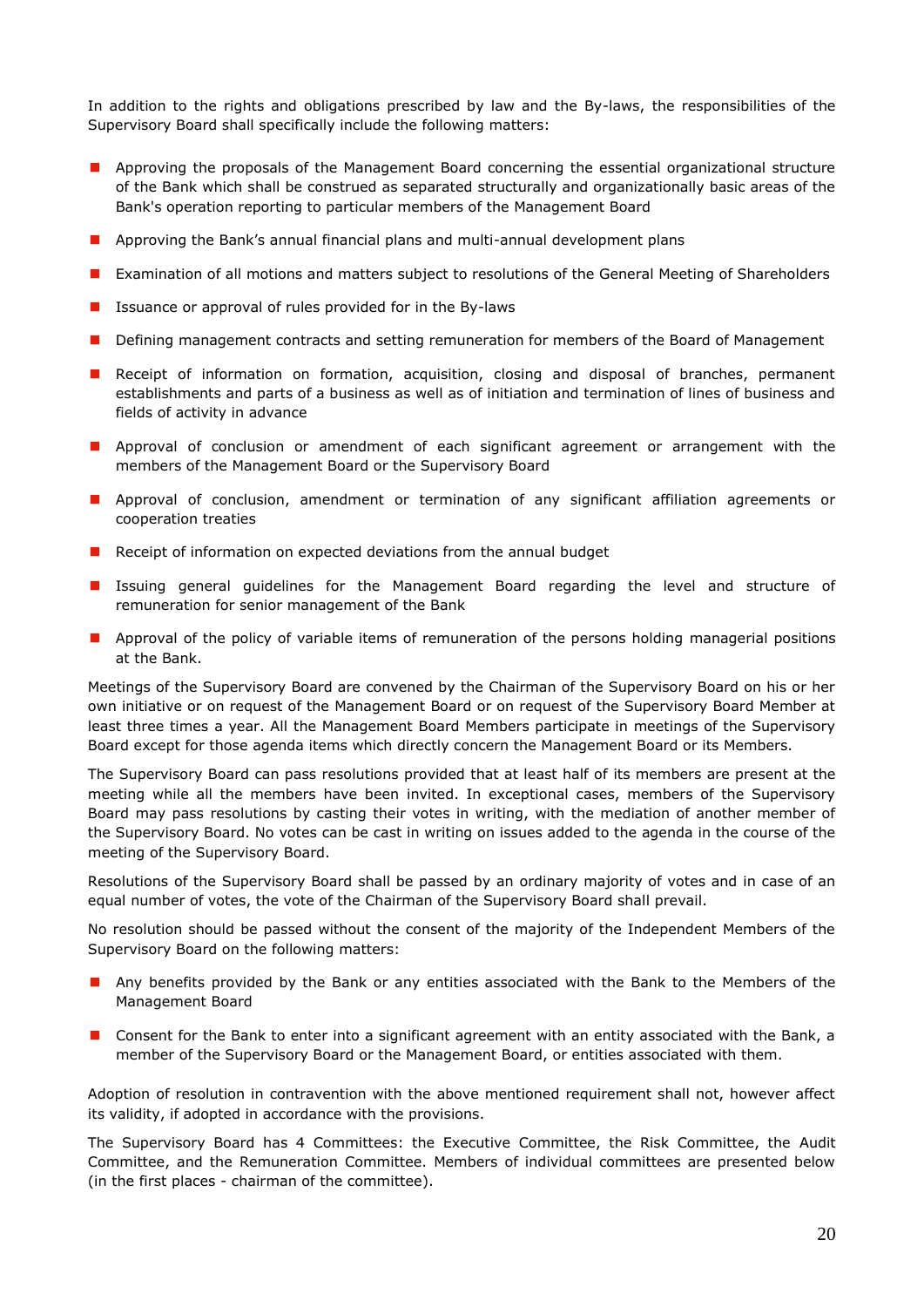| <b>Executive Committee</b> | <b>Risk Committee</b> | <b>Audit Committee</b> | Remuneration<br><b>Committee</b> |
|----------------------------|-----------------------|------------------------|----------------------------------|
| Maciej Leśny               | Dirk Wilhelm Schuh    | <b>Stephan Engels</b>  | Andre Carls                      |
| Martin Blessing            | Thorsten Kanzler      | Andre Carls            | Maciej Leśny                     |
| Andre Carls                | Maciej Leśny          | Maciej Leśny           | Marek Wierzbowski                |
| Jan Szomburg               | Waldemar Stawski      | Teresa Mokrysz         |                                  |

The tasks of the Executive Committee involve, in particular, exercising regular supervision over the Bank's operation in the periods between meetings of the Supervisory Board. The Executive Committee authorises the Management Board to acquire, encumber or dispose of real estate, perpetual leasehold, or interests in real estate, shares or equity interests in companies, and other fixed assets if the value of the transaction exceeds 1% of the Bank's own funds. Such authorisation is not required if the aforesaid acquisition took place as part of enforcement or bankruptcy proceedings, including the bankruptcy proceeding with the possibility to make an arrangement or other settlement with the Bank's debtor or in the case of the sale of assets so acquired.

The Audit Committee issues opinions about the selection of the Bank's statutory auditor by the General Meeting, recommends whether the Supervisory Board should approve or reject financial statements, exercises regular supervision over the internal control system at the Bank, and approves changes proposed by the Management Board of the Bank as regards the head of the Internal Audit Department.

The Audit Committee must be composed of at least one independent Supervisory Board Member with qualifications and experience in accounting and finance.

The Risk Committee has among others the following tasks: exercising permanent supervision over credit risk, market risk, operational risk and liquidity risk. Moreover, the Risk Committee issues recommendations for approval or rejection of exposures posing single entity risk, in accordance with the parameters defined by the Supervisory Board at the time. Moreover, the Risk Committee issues recommendations for approval or rejection of the transactions, provided for in the Banking Law, between the Bank and Members of the Bank's authorities, and recommendations for approval or rejection of the Bank's information policy regarding risk management.

The tasks of the Remuneration Committee include: reviewing the remuneration principles and amounts of remuneration paid to Members of the Management Board, setting the remuneration levels, presenting opinions concerning approval for Members of the Management Board of mBank S.A. to engage in competitive activity, issuing recommendations to the Supervisory Board regarding the general guidelines for the Management Board on the level and structure of remuneration for the Bank's senior management and the policy of variable components of remuneration paid to persons holding managerial positions at the Bank. Moreover, the Committee monitors the level and structure of the remuneration paid to senior managers.

All standing committees of the Supervisory Board make reports pertaining to their performance in the past reporting period available to shareholders. The aforesaid reports are appended to the set of materials for the Ordinary General Meeting.

The amount of monthly remuneration of the Members of the Supervisory Board was set in Resolution No. 26 adopted by the 25th General Meeting of BRE Bank held on 30 March 2012. The Chairperson of the Supervisory Board earns PLN 17,000 monthly, the Deputy Chairperson - PLN 14,500 monthly, while members of the Supervisory Board earn PLN 12,000 monthly.

Additional monthly remuneration is granted for participation in standing committees: 50% of the monthly basic remuneration for the first committee and 25% for participating in every other committee. Total remuneration for the participation in committees cannot exceed 75% of the basic remuneration.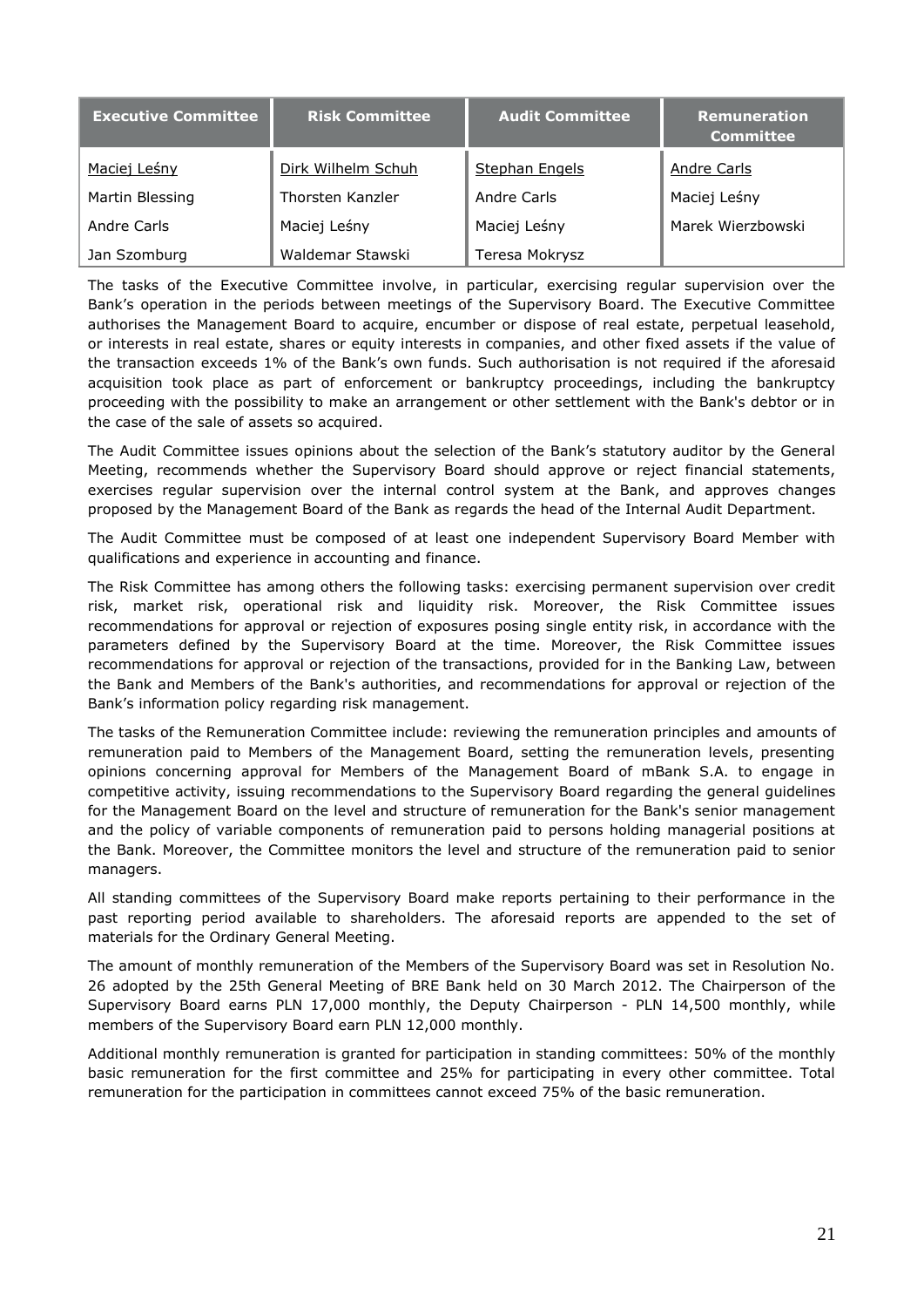Total remuneration of the Supervisory Board paid in 2012-2013 is presented in the table below.

| Year                         | 2013    | 2012    |
|------------------------------|---------|---------|
| Remuneration in PLN thousand | 2,370.5 | 2,283.7 |

Detailed information about the remuneration amounts paid to individual Members of the Supervisory Board is included in explanatory note no. 44 to mBank S.A. Group Consolidated Financial Statements 2013 in accordance with the International Financial Reporting Standards.

# <span id="page-21-0"></span>**IX.5. Operation of the Supervisory Board and its Commissions in 2013**

In 2013 the Supervisory Board cooperated with the Management Board closely and regularly on the implementation of main strategic assumptions of the Bank, including rebranding which took place in 2013.

In 2013, the Supervisory Board held 6 meetings and adopted 57 resolutions. The resolutions covered all areas of the Bank's operation and were consistent with the scope of supervisory functions specified in laws, KNF's recommendations and internal regulations of the Bank.

The adopted resolutions concerned among others:

- **Acceptance of financial statements of mBank, mBank Group and of other materials for the OGM**
- Adoption of the Financial Plan for 2014 and for the Med-Term Plan for 2014-2017
- **Adoption of the Capital Management Policy**
- **Allocation of funds to the mBank Foundation**
- **Adoption of the information policy in the scope of capital adequacy**
- **Adoption of the investment policy in the scope of Mezzanine Finance**
- **Approval of the general organisational structure of mBank**
- **Adoption of the remuneration system at mBank, including the policy and rules for remunerating risk**takers at the Bank
- **Approval of the Employee Incentive Programme Regulations, Information Memorandum drawn up to** implement the Employee Incentive Programme and set dates for acquiring shares under the Programme
- **Appointment of the Management Board for a new term**
- **Adoption of the rules for planning and evaluating MbO objectives for Management Board Members,** as well as approving MbO objectives for 2014
- **A** Adoption of the new wording of mBank By-laws, Rules of the Supervisory Board of mBank and the Rules of the Management Board of mBank, Rules of the Audit Committee, Rules of the Remuneration Committee and Rules of Risk Committee of the Supervisory Board of mBank
- Acceptance of the Internal Audit Plan for 2013
- **Adoption of the compliance policy and approval of the report from the compliance risk management**
- Adoption of the Policy of Managing Conflicts of Interest
- **Adoption of the strategy list and policies requiring acceptance of the Risk Committee of the** Supervisory Board and approval of Supervisory Board
- **Approval of the risk management strategy**
- **Approval of the market risk strategy.**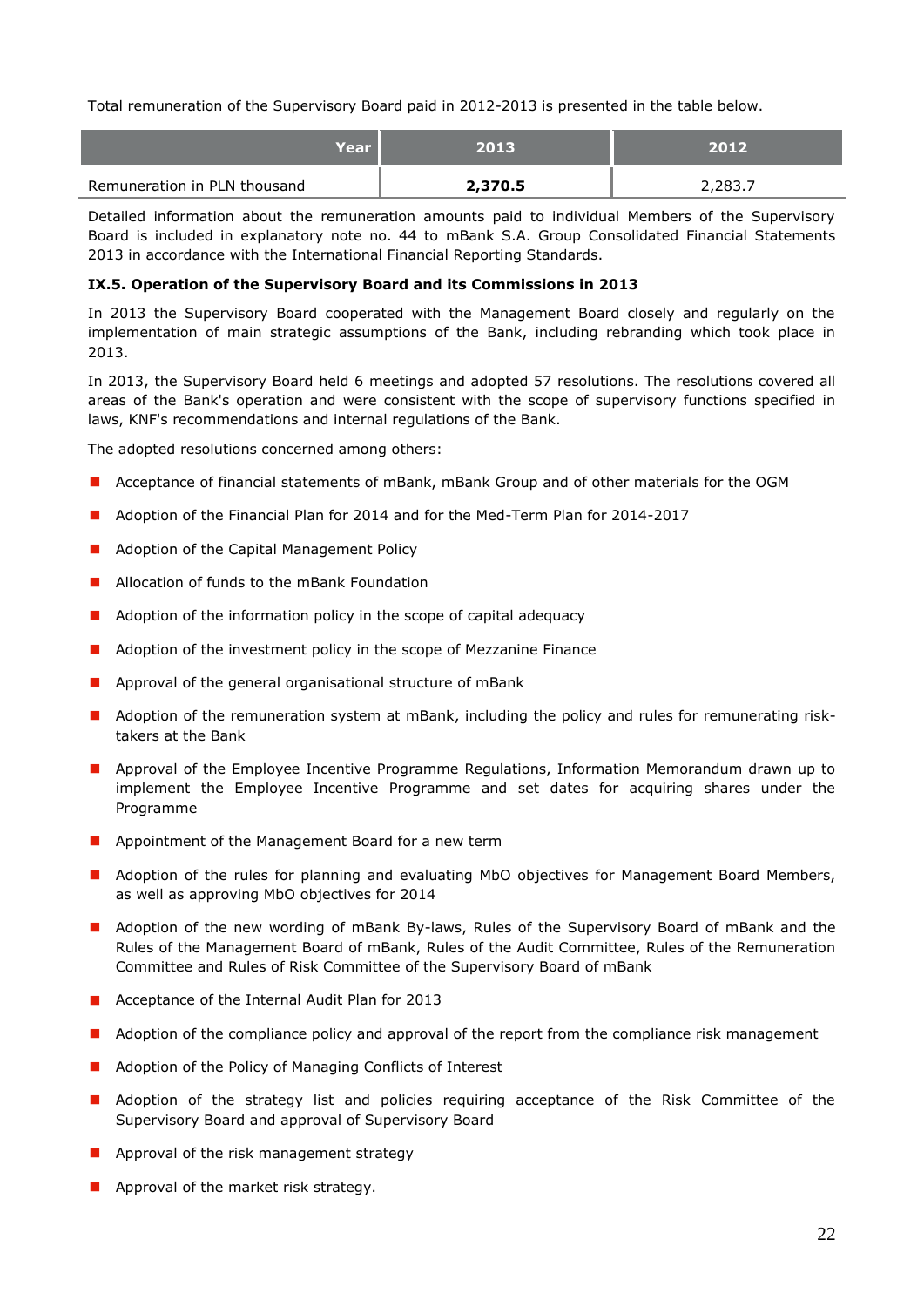Furthermore, current results of mBank Group and its particular business areas were discussed and evaluated in a systematic, regular manner at the meetings of the Supervisory Board with reference to the financial plan.

Attendance of the Supervisory Board Members at meetings and participation in the Committees in 2013 is presented in the table.

|                                     | Attendance* | <b>Executive</b><br><b>Committee</b> | <b>Risk</b><br><b>Committee</b> | <b>Audit</b><br><b>Committee</b> | <b>Remuneration</b><br><b>Committee</b> |
|-------------------------------------|-------------|--------------------------------------|---------------------------------|----------------------------------|-----------------------------------------|
| Martin Blessing (since April 12,    | 4/4         | X (since April                       |                                 |                                  |                                         |
| 2013)                               |             | 12, 2013)                            |                                 |                                  |                                         |
| Andre Carls                         | 6/6         | X                                    |                                 | X                                | X                                       |
| Stephan Engels                      | 3/6         |                                      |                                 | X                                |                                         |
| Thorsten Kanzler                    | 5/6         |                                      | X                               |                                  |                                         |
| Maciej Leśny                        | 6/6         | X                                    | X                               | X                                | X                                       |
| Teresa Mokrysz                      | 4/6         |                                      |                                 | X                                |                                         |
| Dirk Wilhelm Schuh                  | 6/6         |                                      | X                               |                                  |                                         |
| Ulrich Sieber (until November 30,   | 3/5         | X (until April 11,                   |                                 |                                  |                                         |
| 2013)                               |             | 2013)                                |                                 |                                  |                                         |
| Waldemar Stawski                    | 6/6         |                                      | X                               |                                  |                                         |
| Jan Szomburg                        | 5/6         | X                                    |                                 |                                  |                                         |
| Marek Wierzbowski                   | 5/6         |                                      |                                 |                                  | X                                       |
| Wiesław Thor (since April 12, 2013) | 4/4         |                                      |                                 |                                  |                                         |

*\* Attendance at meetings / number of meetings during a term of office*

In performing its function of ongoing supervision of the Bank's operation in the periods between meetings of the Supervisory Board, the Executive Committee co-operated closely with the Management Board and was informed about the situation in the Bank on an ongoing basis. Apart from meetings of Supervisory Board, Member of the Committee has regular meetings with Members of the Management Board discussing the most important current issues of the Bank. Under the By-laws of the Bank, the Executive Committee took decisions on transactions exceeding 1% of the Bank's own funds.

The Audit Committee has been regularly informed about the results and the financial standing of the Bank and mBank Group and has been receiving and analysing information on actions taken in the key risk areas.

The Committee held four meetings in 2013 and discussed, among others, the following:

- **OF** Compliance of the process of preparing financial statements with the law and applicable regulations
- **Appointment of a new external auditor for mBank and mBank Group**
- Co-operation with the Bank's external auditor
- **D** Conclusions from the audit of the annual financial statements of BRE Bank Group for 2012
- Scope of the audit of the financial statements for  $2013$
- **Assessment of and supervision over the Internal Audit Department**
- **Assessment of and supervision over the internal control and risk management system at mBank in** 2012
- **Approval of reports of the Compliance Department.**
- **The Audit Committee recommended that the Supervisory Board approve the following:**
- **Reports of the Management Board on operation of BRE Bank and mBank Group in 2012, and Financial** Statements for 2012
- **Appointment of a new external auditor**